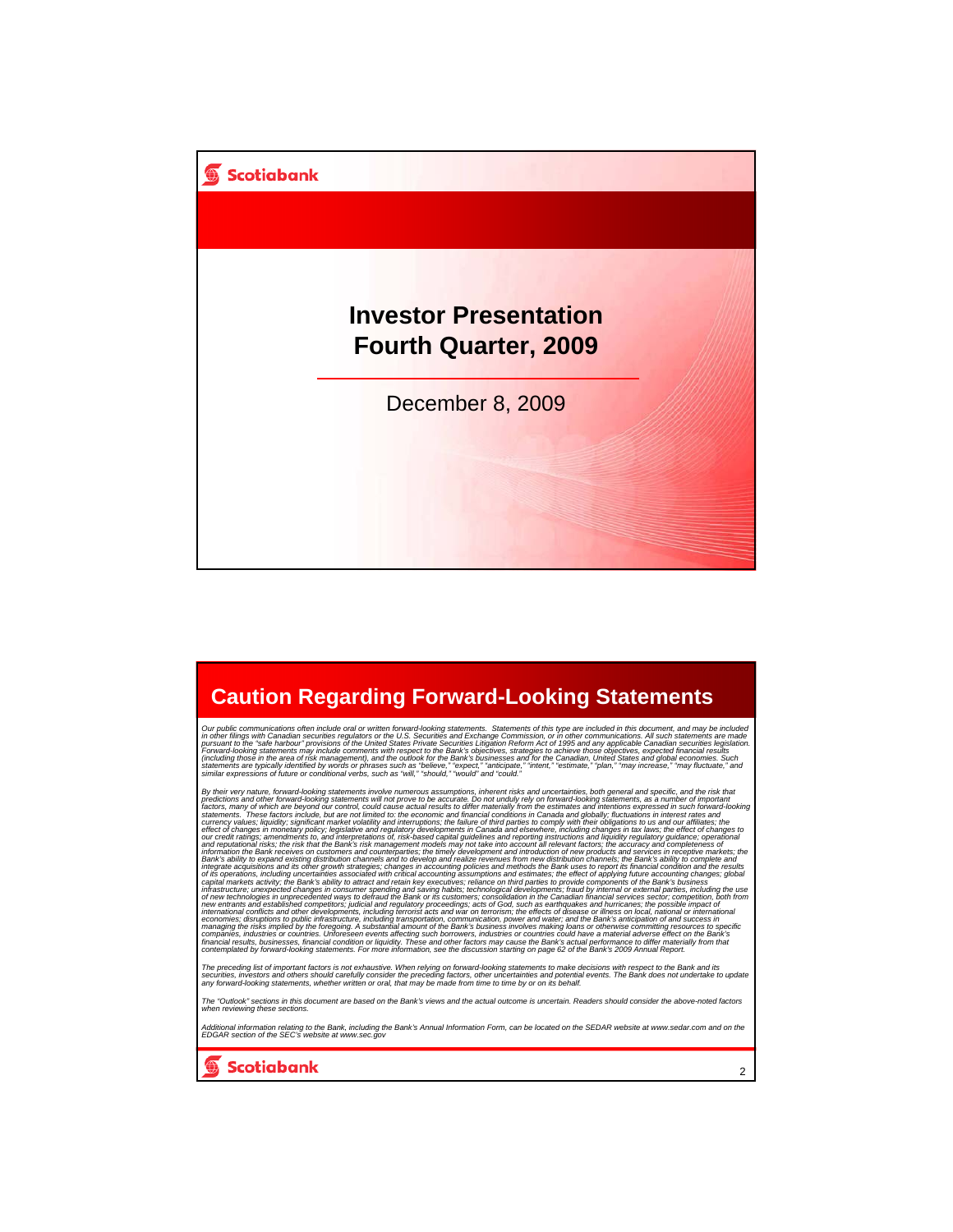

| <b>2009 Overview</b>                                                                                                                       |  |
|--------------------------------------------------------------------------------------------------------------------------------------------|--|
| Successfully managing through a challenging economy                                                                                        |  |
| • Strong financial performance, benefiting from record<br>revenues<br>- Net income: \$3.5 billion<br>$-$ EPS: $$3.31$<br>$-$ ROE: $16.7\%$ |  |
| • Record net income in all three business lines<br>Credit portfolios performing within expectations                                        |  |
| • Well capitalized                                                                                                                         |  |
| $-$ Tier 1: 10.7%<br>$-TCE$ : 8.2%                                                                                                         |  |
| Scotiabank<br>4                                                                                                                            |  |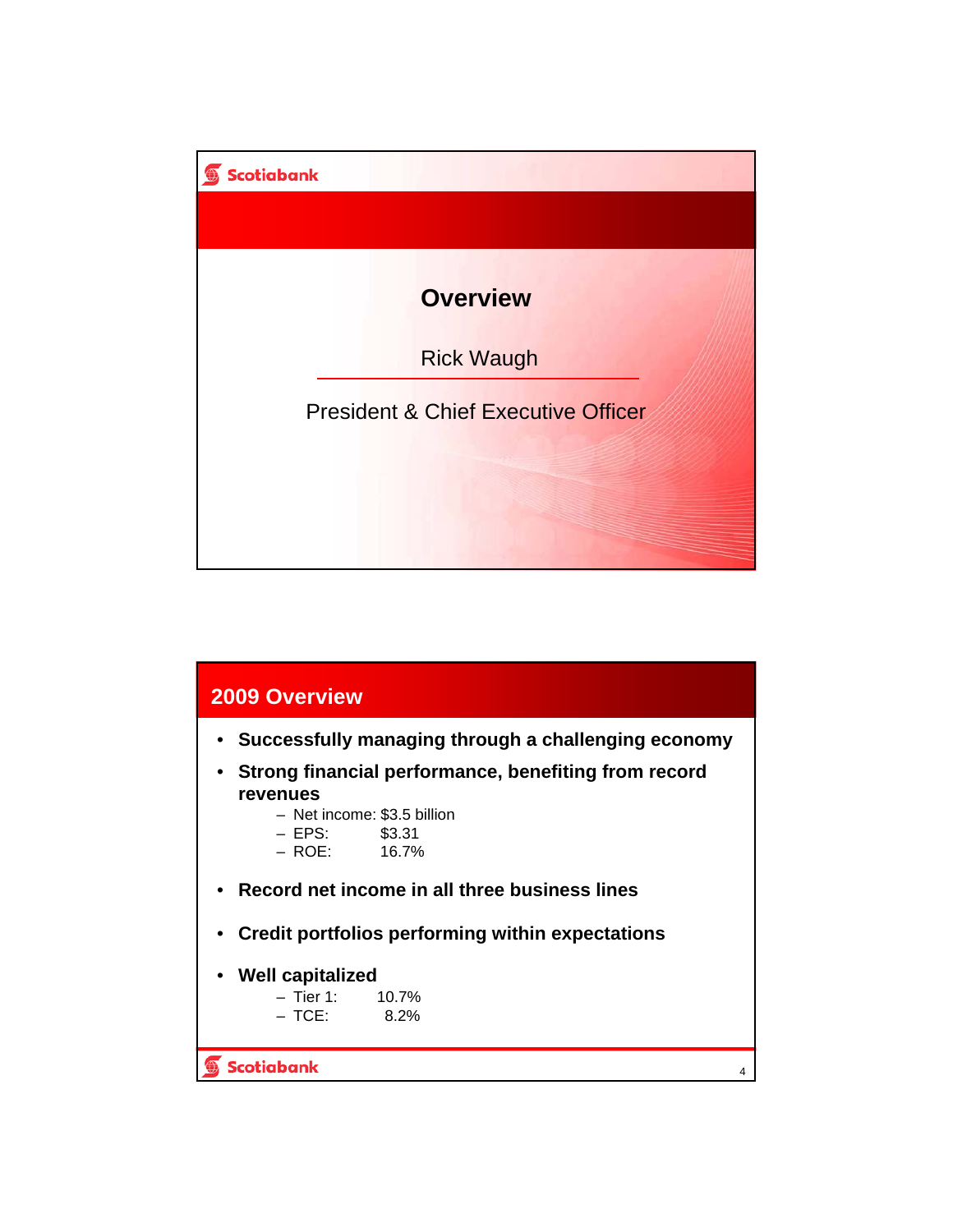

| <b>Met 2009 Targets</b>   |               |     |               |
|---------------------------|---------------|-----|---------------|
|                           |               |     |               |
|                           | 2009 vs. 2008 |     | <b>Target</b> |
| <b>EPS Growth</b>         | 8.5%          | VS. | 7-12%         |
| <b>ROE</b>                | 16.7%         | VS. | 16-20%        |
| <b>Productivity Ratio</b> | 53.7%         | VS. | < 58%         |
|                           |               |     |               |
|                           |               |     |               |
| <b>Scotiabank</b>         |               |     | 6             |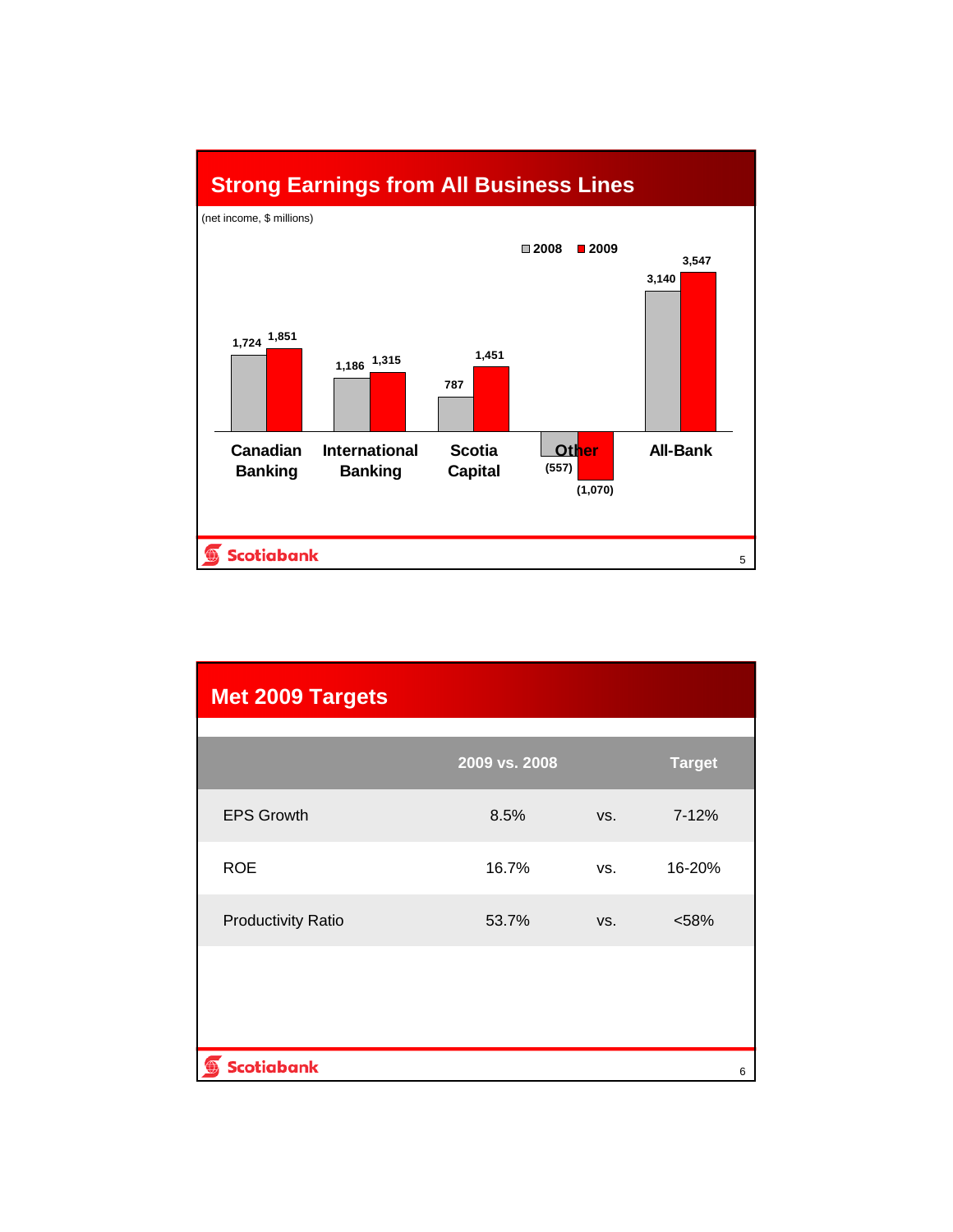

| <b>Solid Quarter</b>              |                   |                                    |                            |                                   |                    |
|-----------------------------------|-------------------|------------------------------------|----------------------------|-----------------------------------|--------------------|
|                                   | Q4/09             | Q3/09                              | Q4/08                      | Q4/09 vs.<br>Q4/08                | Q4/09 vs.<br>Q3/09 |
| Net Income (\$MM)                 | 902               | 931                                | 315                        | $100% +$                          | (3)%               |
| <b>EPS</b>                        | \$0.83            | \$0.87                             | \$0.28                     | $100%+$                           | (5)%               |
| <b>ROE</b>                        | 16.4%             | 17.3%                              | 6.0%                       | 10.4%                             | (0.9)%             |
| Productivity<br>Ratio             | 54.2%             | 51.0%                              | 75.2%                      | (21)%                             | 3.2%               |
|                                   |                   | Year-over-year earnings comparison |                            |                                   |                    |
| Quarterly earnings benefited from |                   |                                    | Partly offset by           |                                   |                    |
| • Significantly lower writedowns  |                   |                                    |                            | • Increase in specific provisions |                    |
| • Higher trading revenues         | • Higher expenses |                                    |                            |                                   |                    |
| • Positive impact of acquisitions |                   |                                    | • Negative impact of forex |                                   |                    |
| <b>Scotiabank</b>                 |                   |                                    |                            |                                   | 8                  |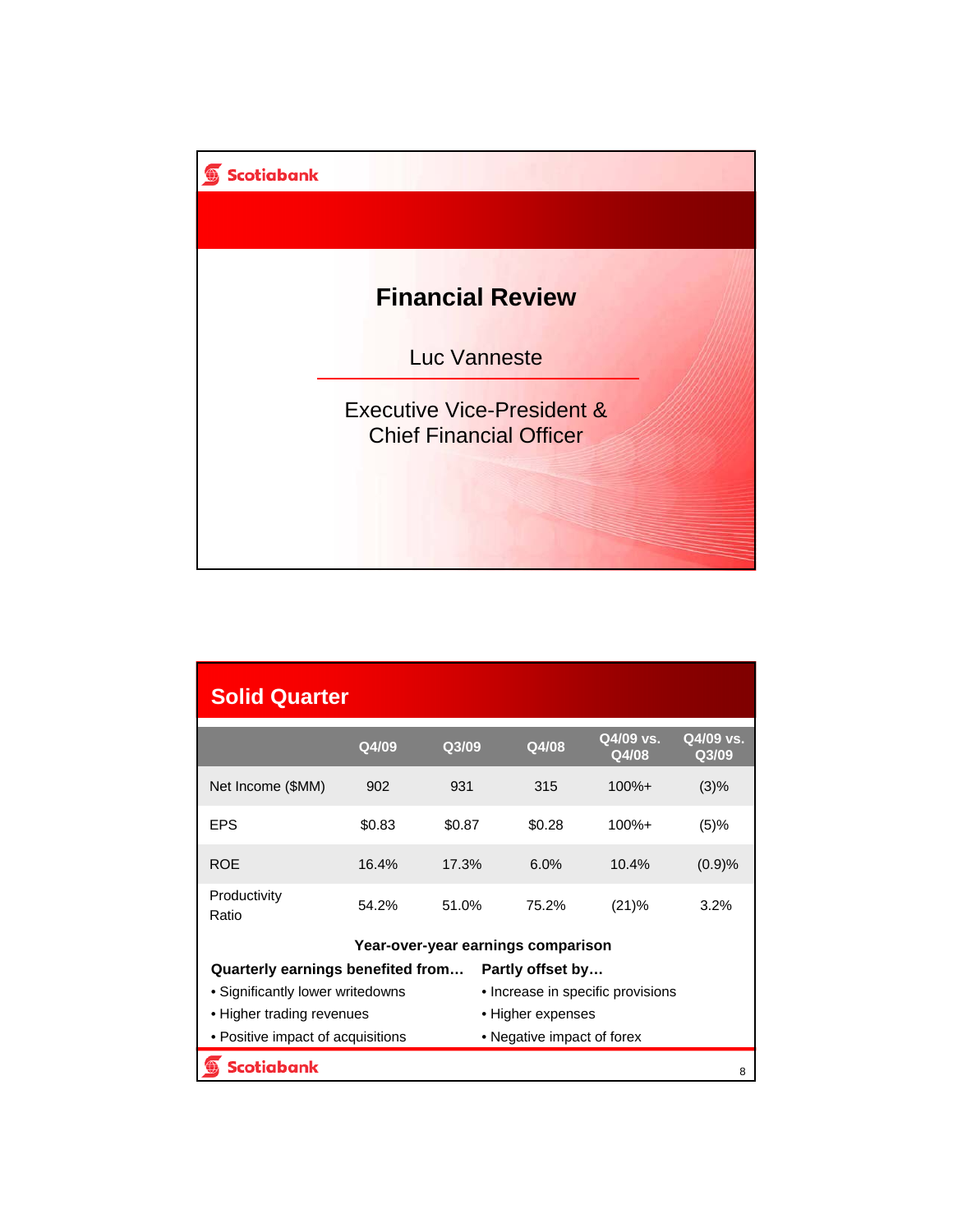| <b>Items of Note</b>                |       |       |       |       |       |          |
|-------------------------------------|-------|-------|-------|-------|-------|----------|
|                                     | Q4/09 | Q3/09 | Q2/09 | Q1/09 | 2009  | 2008     |
| CDOs/CLOs                           | (13)  | 56    | (9)   | (45)  | (11)  | (516)    |
| <b>AFS Securities</b><br>Writedowns | (49)  | (186) | (104) | (236) | (575) | (217)    |
| All Other (2008)                    |       |       |       |       |       | (488)    |
| Total                               | (62)  | (130) | (113) | (281) | (586) | (1, 221) |
| After-tax                           | (43)  | (86)  | (86)  | (185) | (400) | (822)    |
|                                     |       |       |       |       |       |          |
| <b>Scotiabank</b>                   |       |       |       |       |       | 9        |

| <b>FX Impact by Business Line</b> |                                        |                                 |                            |                |              |  |
|-----------------------------------|----------------------------------------|---------------------------------|----------------------------|----------------|--------------|--|
|                                   |                                        | Q4/09 vs. Q3/09                 |                            |                |              |  |
| (\$ millions)                     | <b>International</b><br><b>Banking</b> | <b>Scotia</b><br><b>Capital</b> | Canadian<br><b>Banking</b> | <b>Other</b>   | <b>Total</b> |  |
| Net Interest Income               | (49)                                   | (11)                            | (3)                        | (1)            | (64)         |  |
| Other Income                      | (20)                                   | (2)                             | (1)                        | (4)            | (27)         |  |
| Non-Interest<br><b>Expenses</b>   | 36                                     | 4                               |                            | $\overline{2}$ | 42           |  |
| Other Items (net)                 | 17                                     | 1                               | 1                          |                | 19           |  |
| <b>Net Income</b>                 | (16)                                   | (8)                             | (3)                        | (3)            | (30)         |  |
| <b>EPS</b>                        |                                        |                                 |                            |                | (3) cents    |  |
| <b>Scotiabank</b>                 |                                        |                                 |                            |                | 10           |  |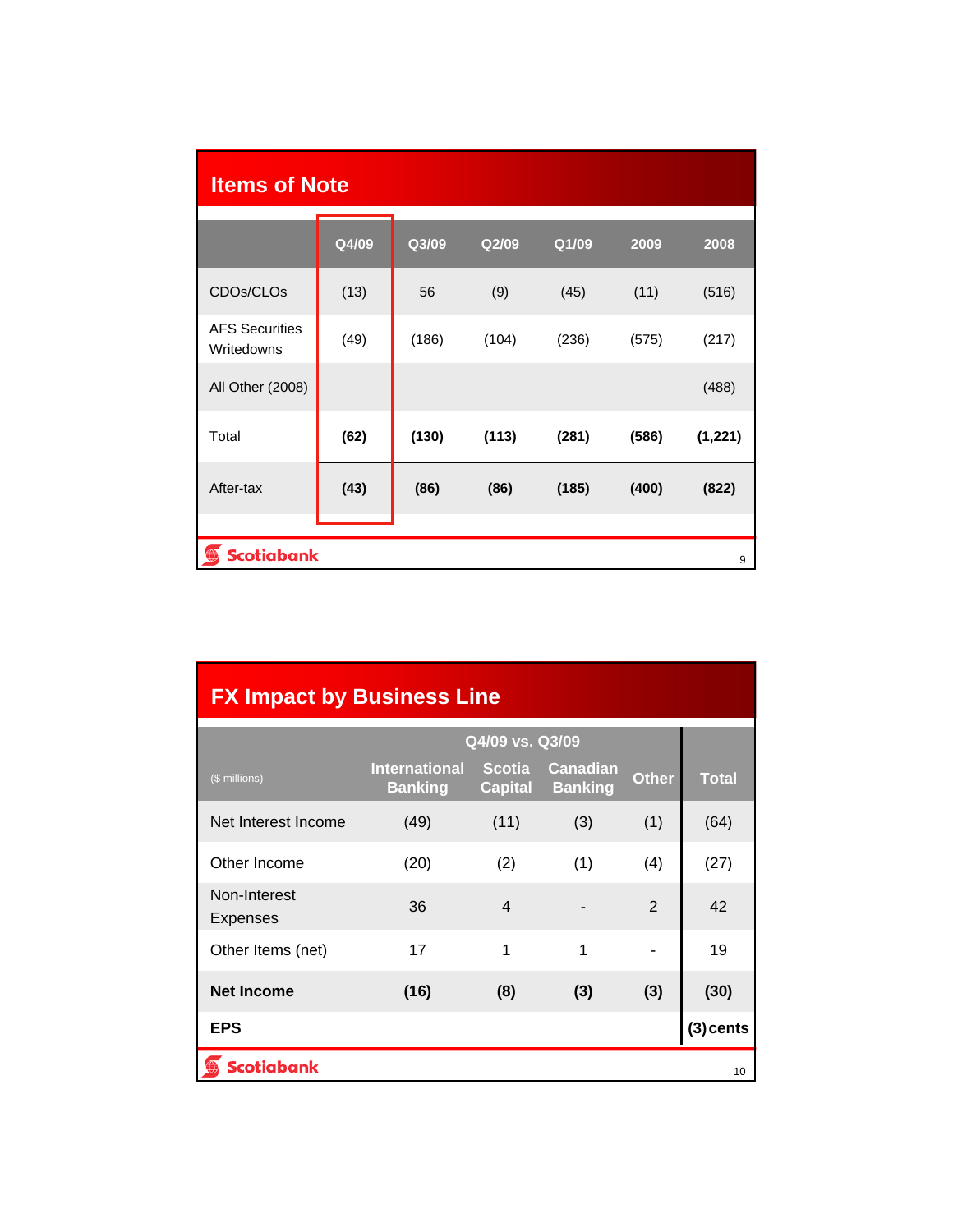

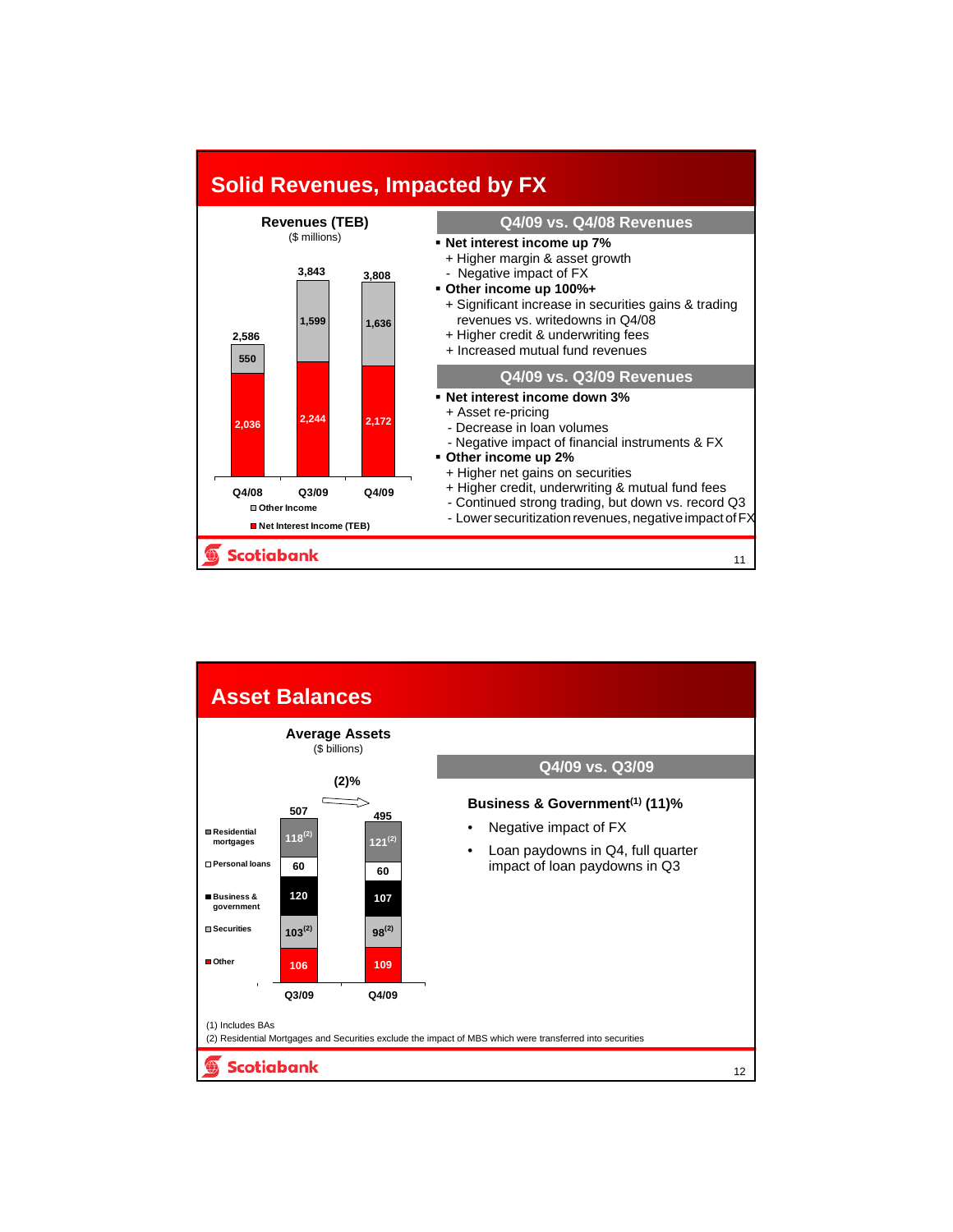

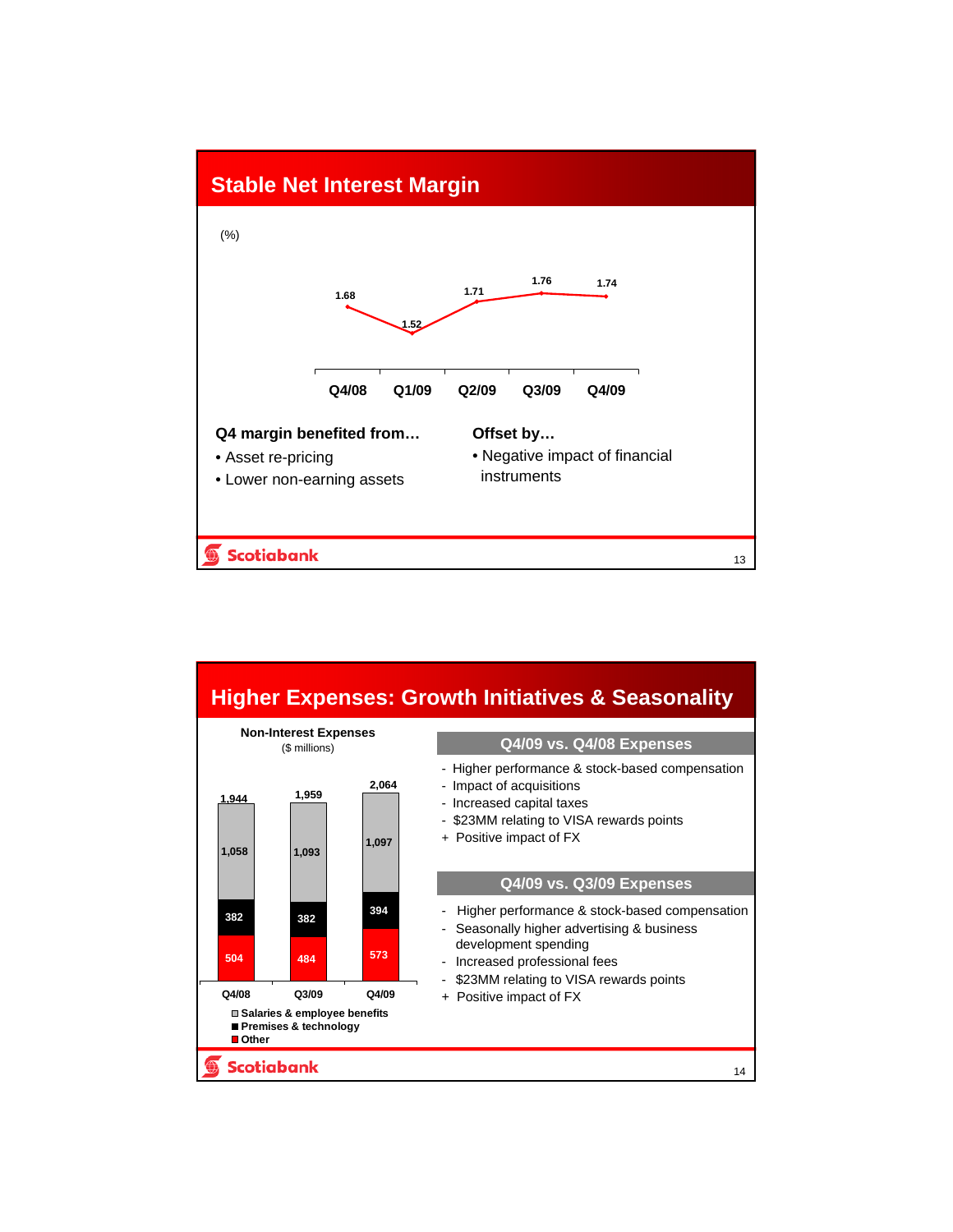

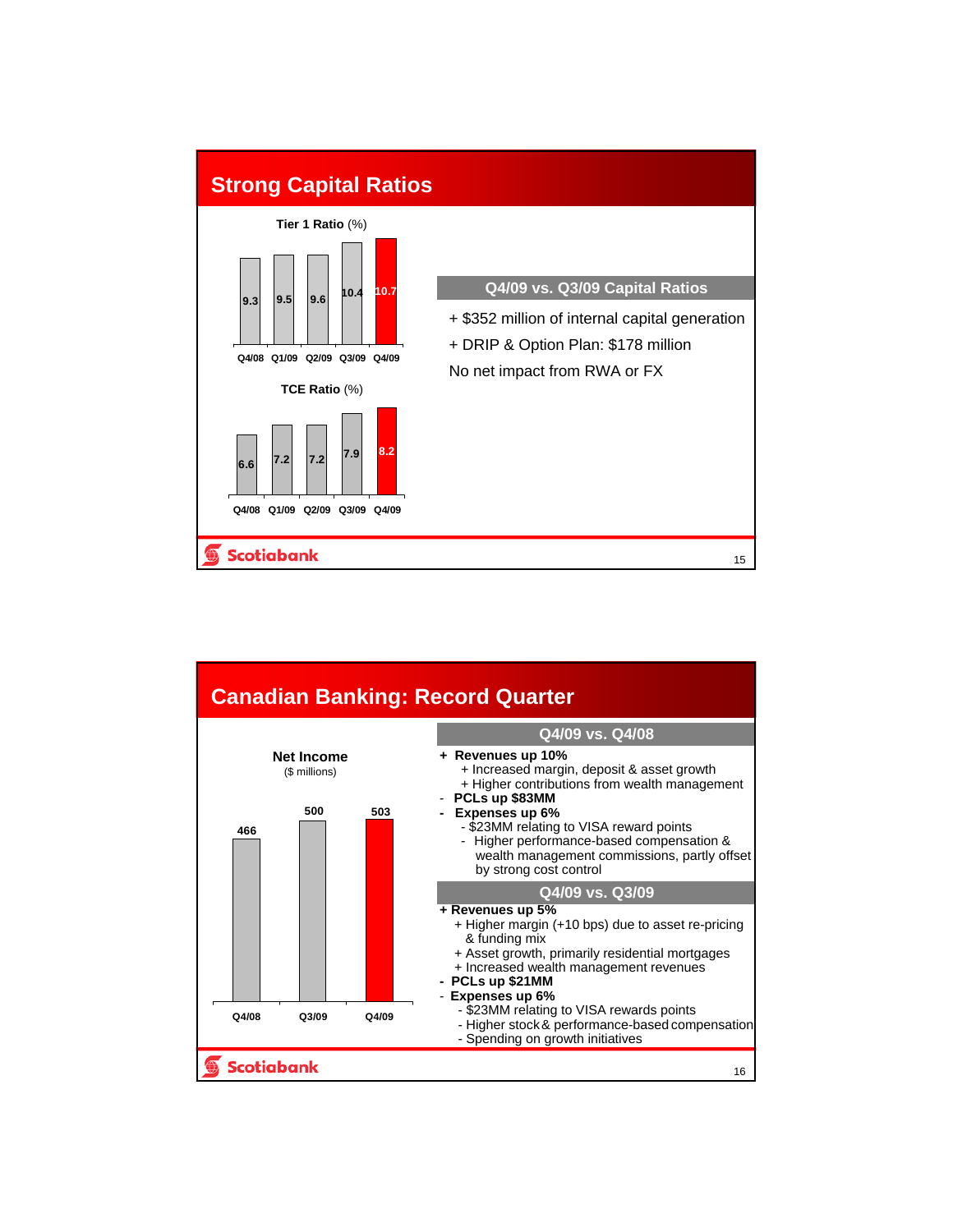

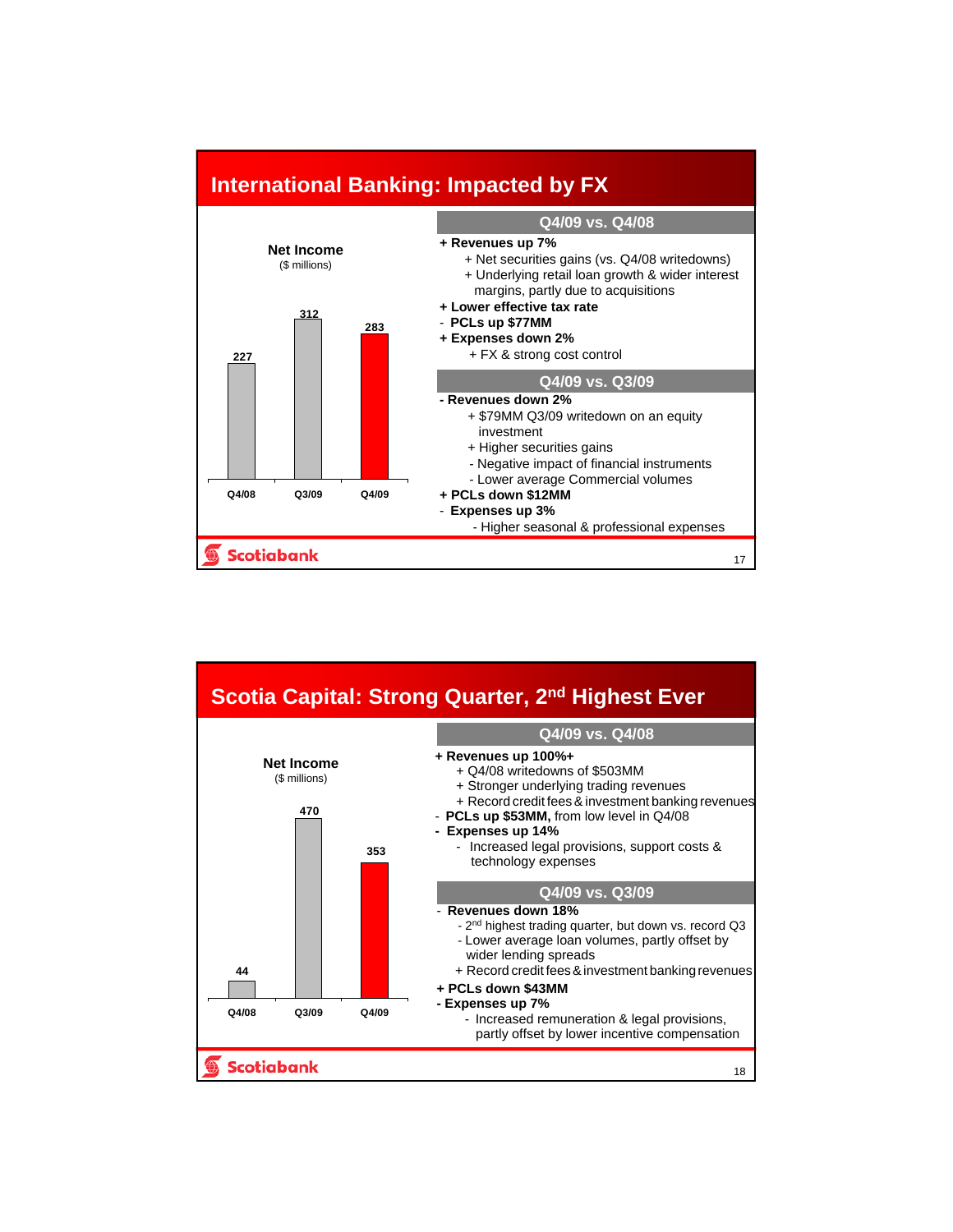| Other Segment (1)                                                                                                                                                                                                                                                                                                                                                                                                                                      |       |       |       |
|--------------------------------------------------------------------------------------------------------------------------------------------------------------------------------------------------------------------------------------------------------------------------------------------------------------------------------------------------------------------------------------------------------------------------------------------------------|-------|-------|-------|
| (\$ millions)                                                                                                                                                                                                                                                                                                                                                                                                                                          | Q4/09 | Q3/09 | Q4/08 |
| <b>Funding Net Interest Income</b>                                                                                                                                                                                                                                                                                                                                                                                                                     | (155) | (151) | (113) |
| Net Securitization Revenues (2)                                                                                                                                                                                                                                                                                                                                                                                                                        | (139) | (96)  |       |
| AFS Securities Writedowns (3)                                                                                                                                                                                                                                                                                                                                                                                                                          | (49)  | (95)  | (128) |
| Other Items of Note (2008)                                                                                                                                                                                                                                                                                                                                                                                                                             |       |       | (207) |
| <b>Financial Instruments</b>                                                                                                                                                                                                                                                                                                                                                                                                                           | 28    | 25    | (66)  |
| <b>General Provision</b>                                                                                                                                                                                                                                                                                                                                                                                                                               |       | (100) |       |
| Expenses & Net Other Items                                                                                                                                                                                                                                                                                                                                                                                                                             | 27    | (66)  | (18)  |
| Taxes (Excl. TEB Offset)                                                                                                                                                                                                                                                                                                                                                                                                                               | 51    | 132   | 109   |
| <b>Total Other</b>                                                                                                                                                                                                                                                                                                                                                                                                                                     | (237) | (351) | (422) |
| (1) Includes Group Treasury and other corporate items, which are not allocated to a business line<br>(2) Represents the impact to the Other segment of CMB securitization revenues recognized in other income, and the reduction in mortgage net interest<br>income earned as a result of removing the mortgages from the Balance Sheet<br>(3) Represents the portion of the Bank's AFS securities writedowns which were reported in the Other segment |       |       |       |
| <b>Scotiabank</b>                                                                                                                                                                                                                                                                                                                                                                                                                                      |       |       | 19    |

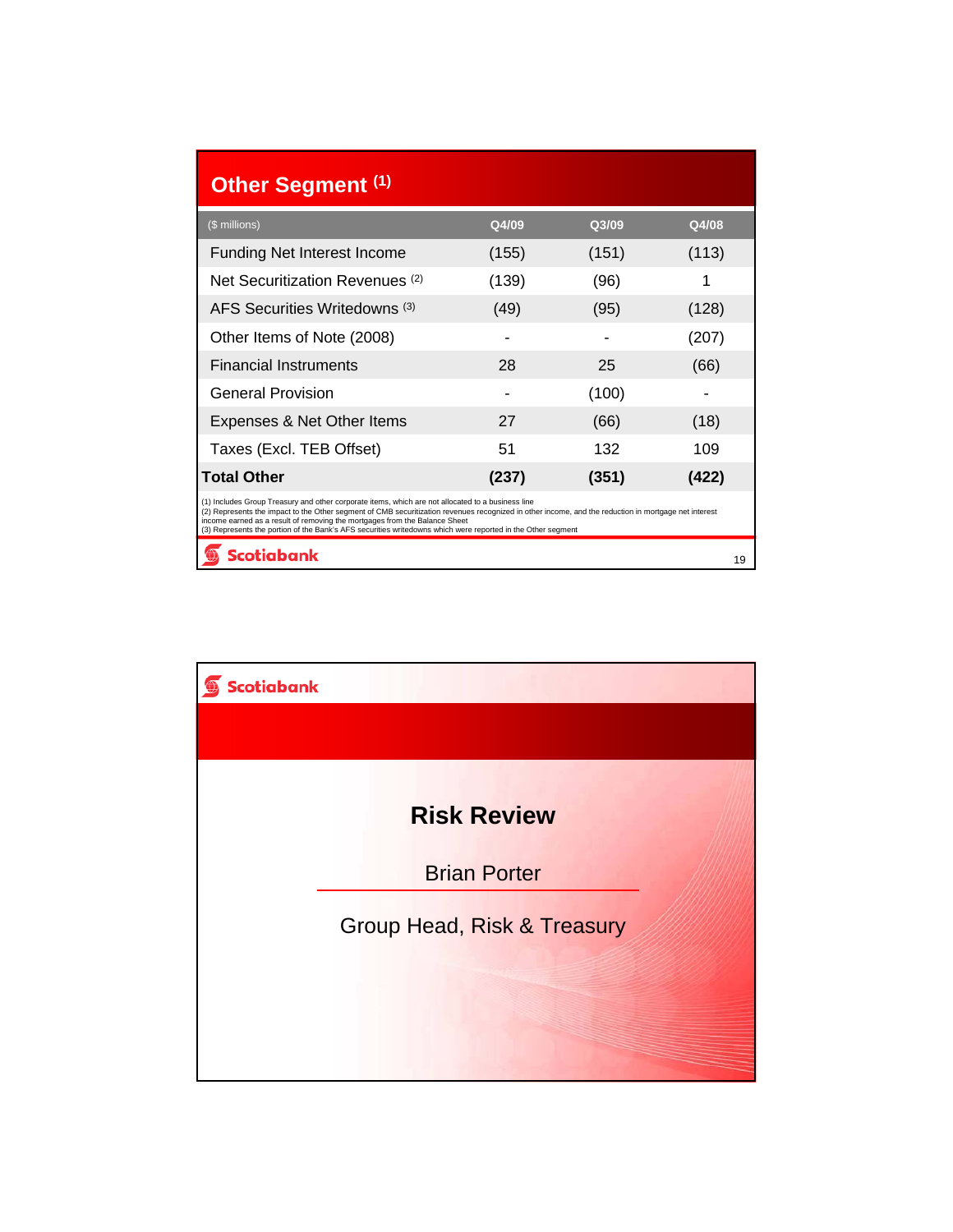# **Q4/09 Risk Overview**

### • **Risk in credit portfolios well managed**

| (\$ millions)                 | Q4/09                    | Q3/09 | Q4/08 |
|-------------------------------|--------------------------|-------|-------|
| <b>Specific Provisions</b>    | 424                      | 466   | 207   |
| Addition to General Allowance | $\overline{\phantom{0}}$ | 100   | -     |
| <b>Gross Impaired Loans</b>   | 3,939                    | 3,993 | 2,494 |
|                               |                          |       |       |
|                               |                          |       |       |

21

Scotiabank

### **Decline in Provisions Quarter-over-Quarter**

| (\$ millions)         | Q4/08 | Q1/09 | Q2/09 | Q3/09 | Q4/09 |
|-----------------------|-------|-------|-------|-------|-------|
| <b>Specific</b>       |       |       |       |       |       |
| Canadian Banking      | 107   | 155   | 178   | 170   | 192   |
| International Banking | 90    | 116   | 115   | 179   | 167   |
| Scotia Capital        | 10    | 10    | 109   | 117   | 65    |
| <b>Total</b>          | 207   | 281   | 402   | 466   | 424   |
| <b>Sectoral</b>       |       |       |       |       |       |
| Canadian Banking      |       |       | 10    | (1)   | (2)   |
| Scotia Capital        |       |       | 50    | (11)  | (2)   |
| Total                 |       |       | 60    | (12)  | (4)   |
| General               |       |       | 27    | 100   |       |
| <b>Total PCL</b>      | 207   | 281   | 489   | 554   | 420   |
|                       |       |       |       |       |       |
| <b>Scotiabank</b>     |       |       |       |       | 22    |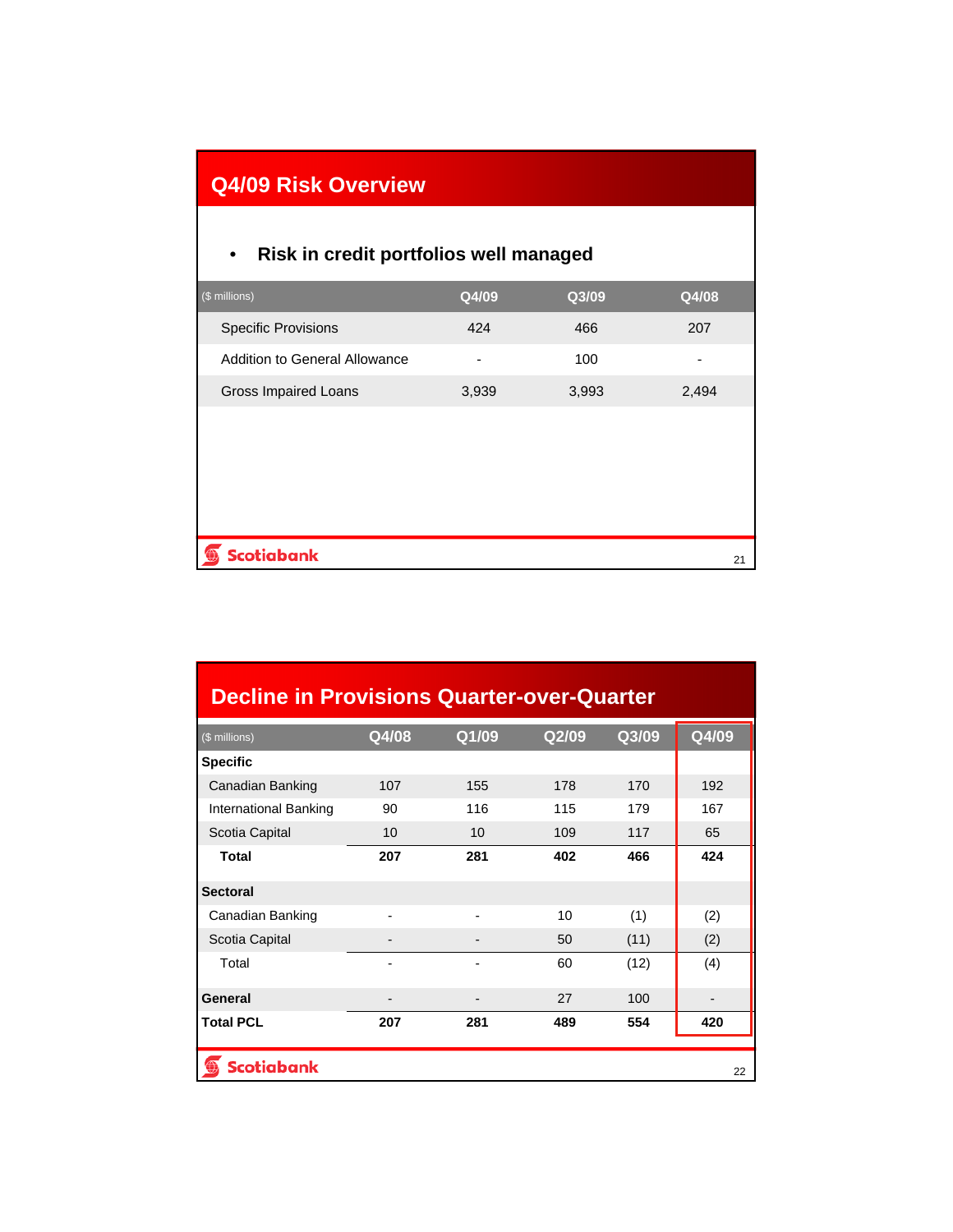

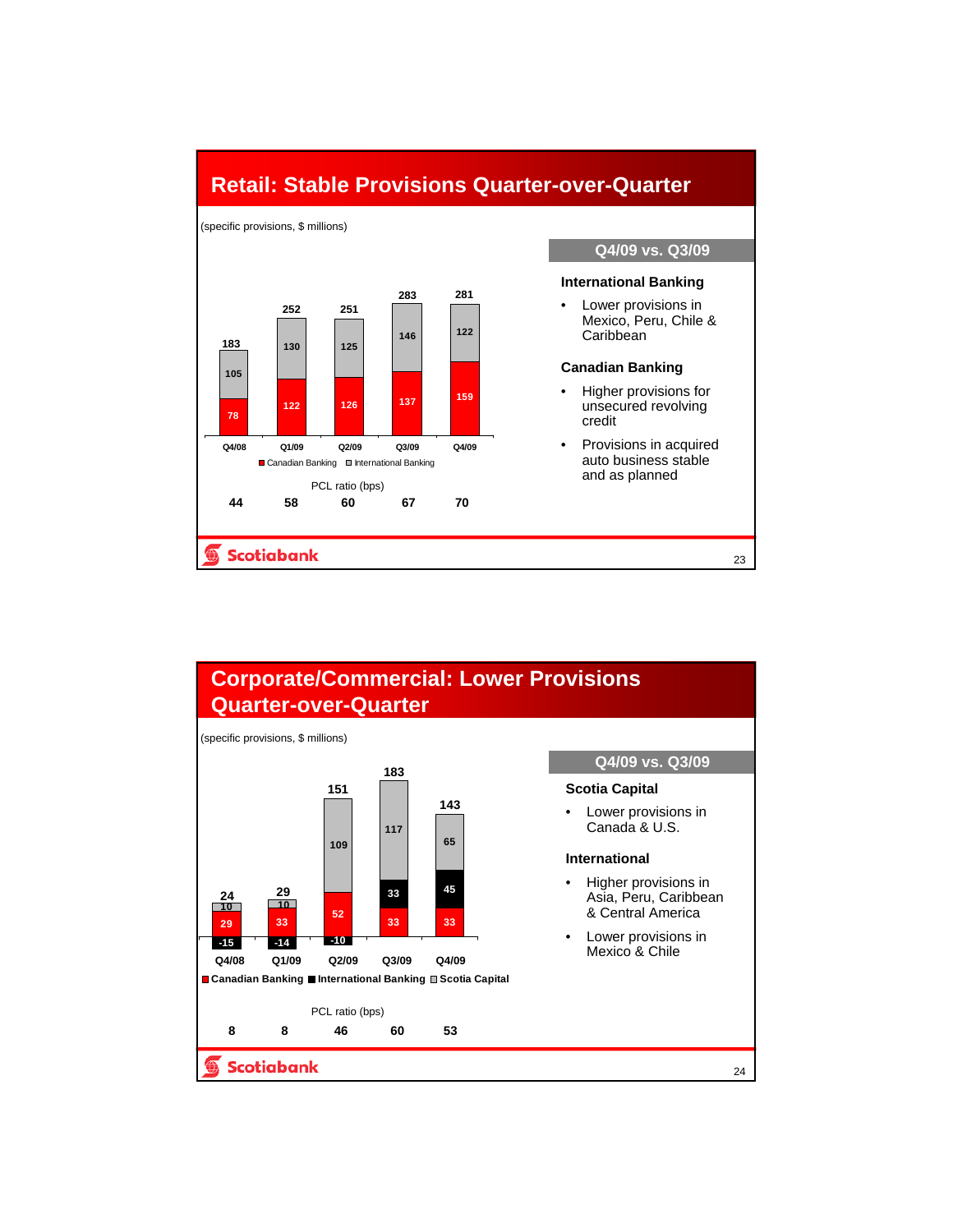

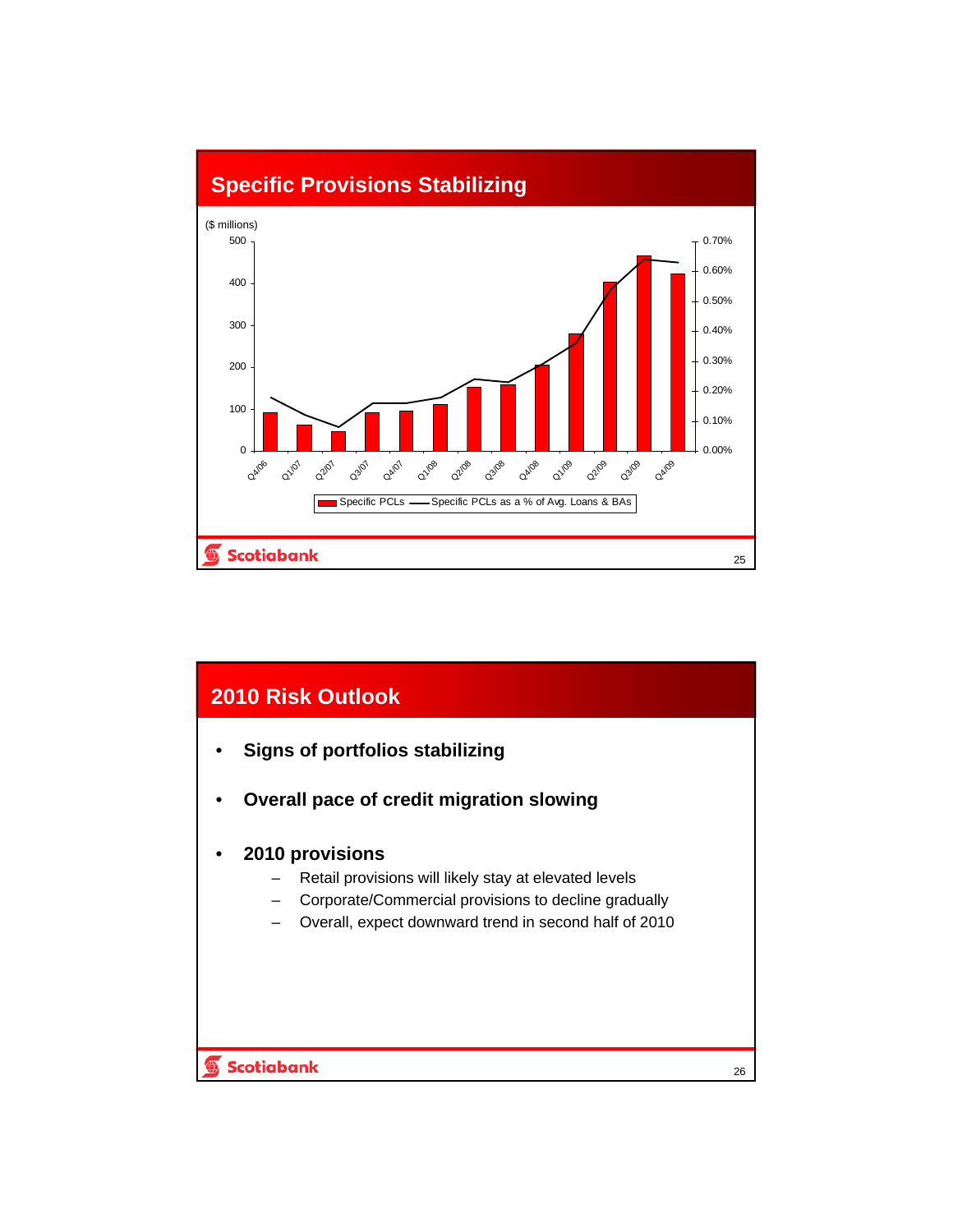

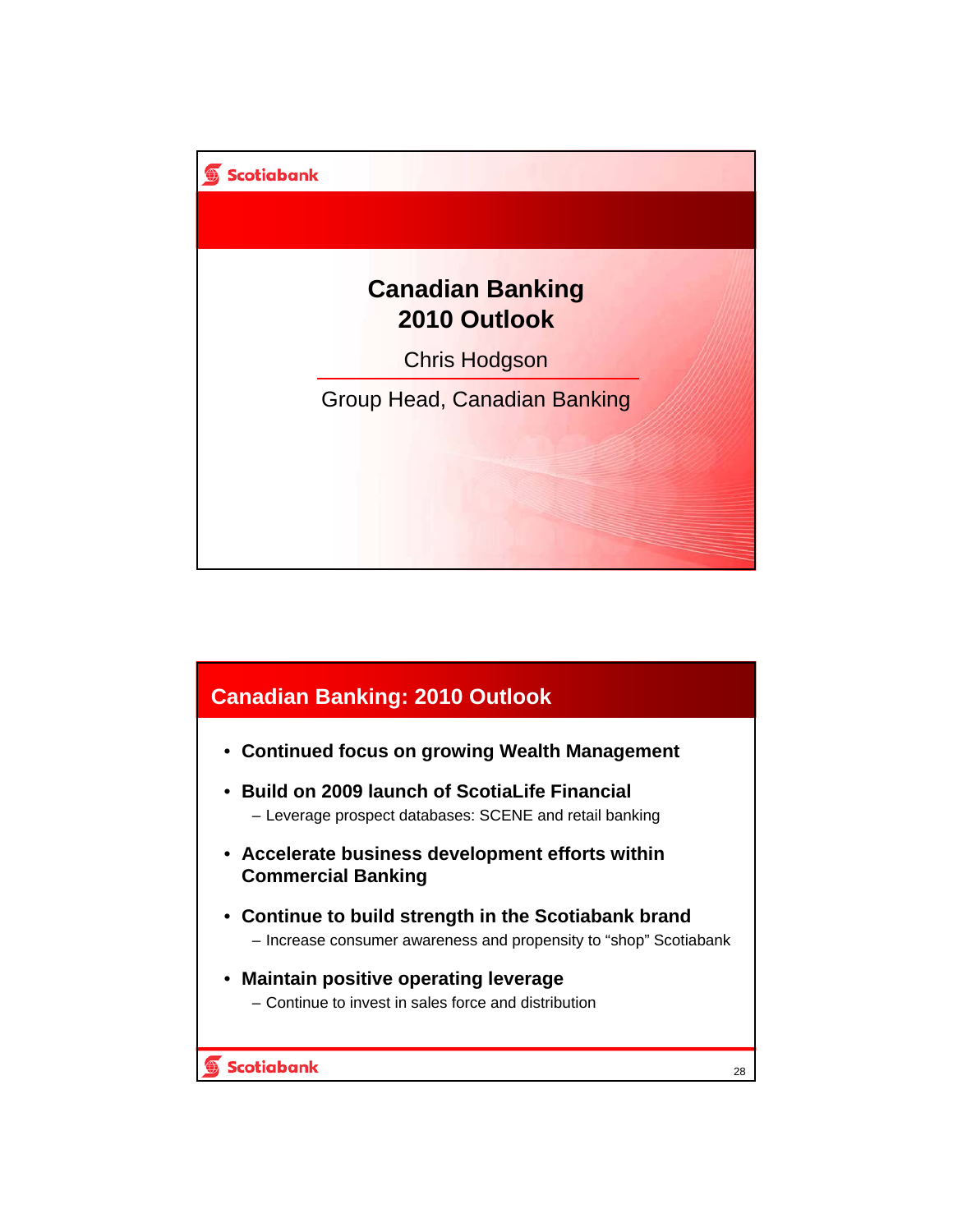

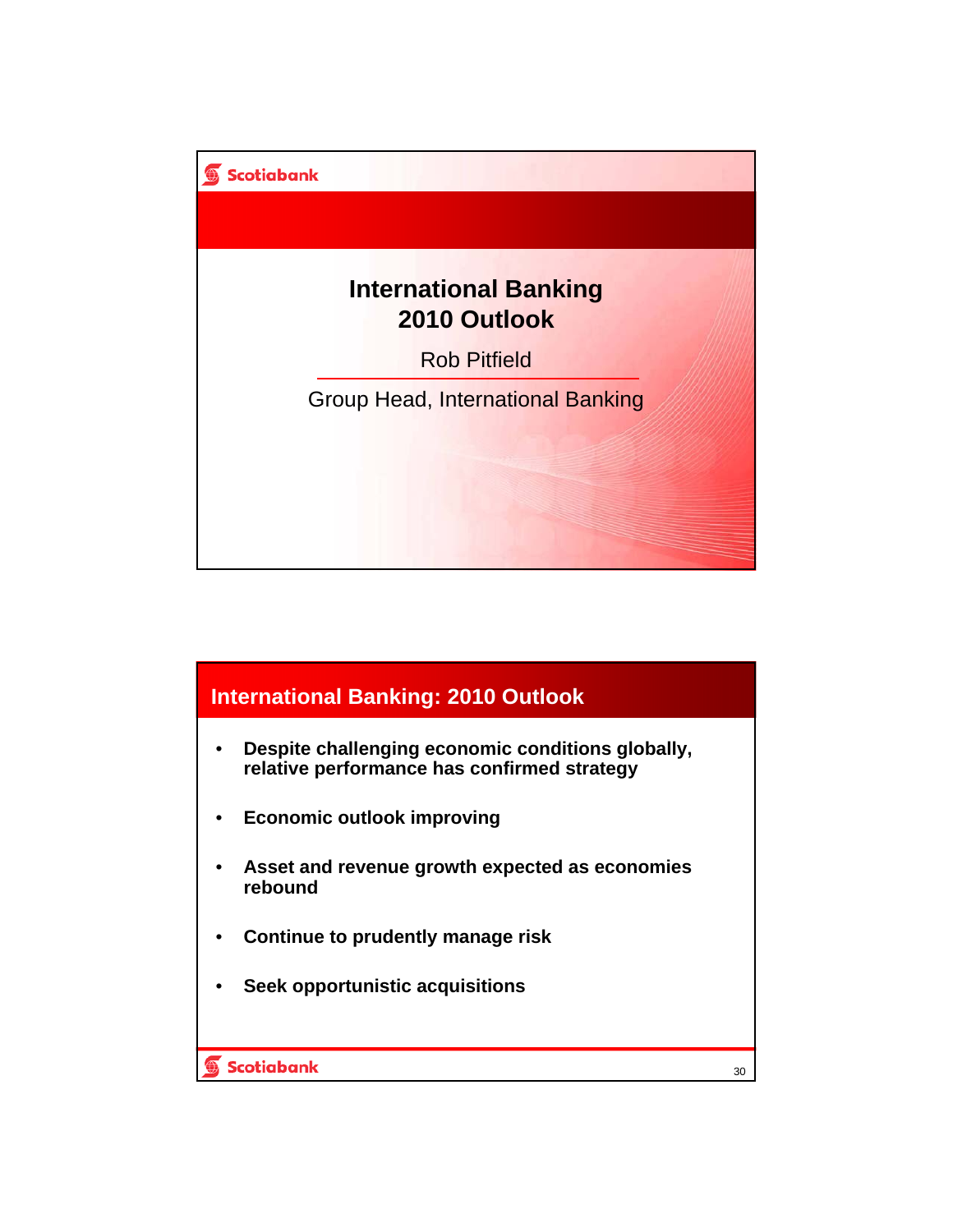

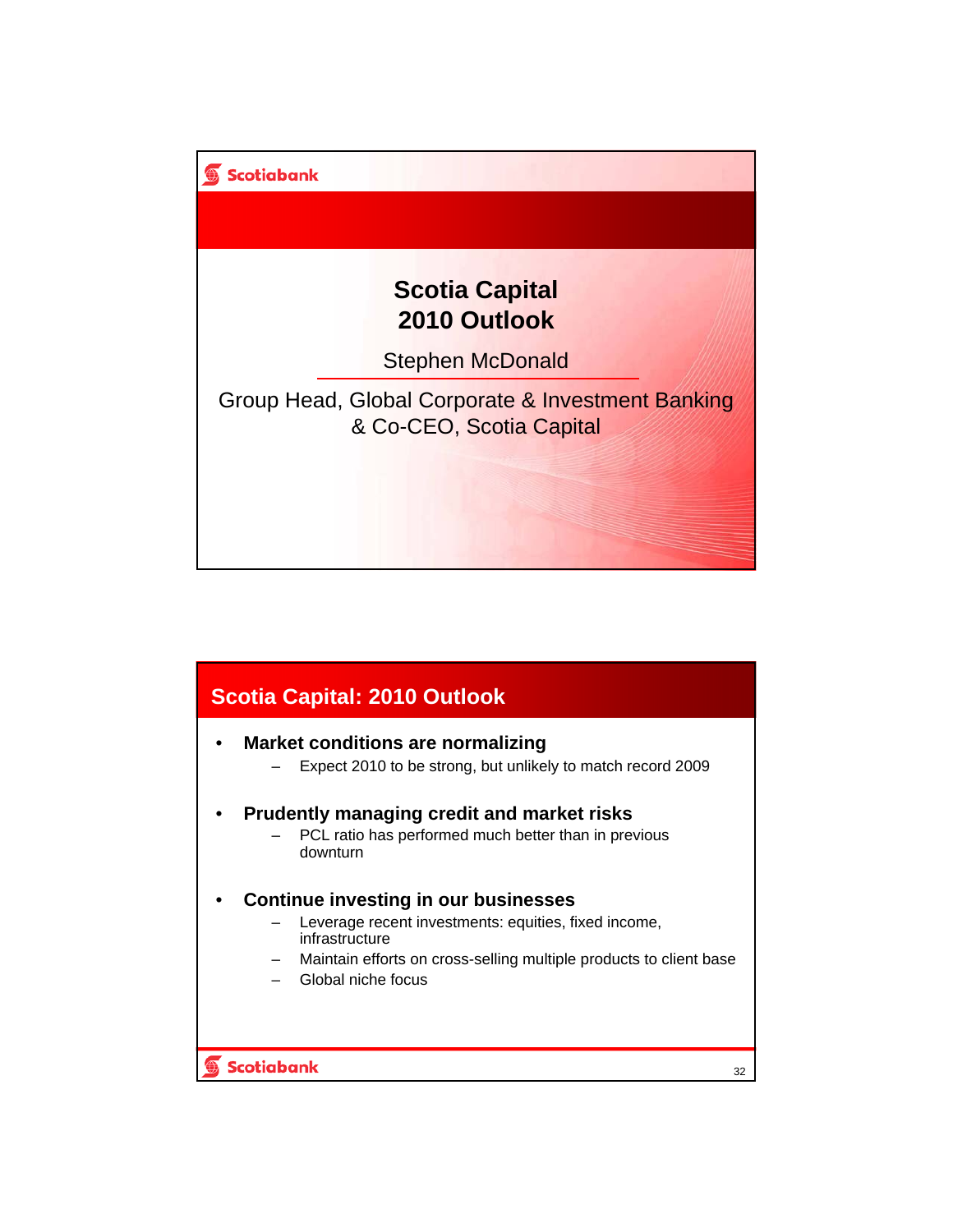

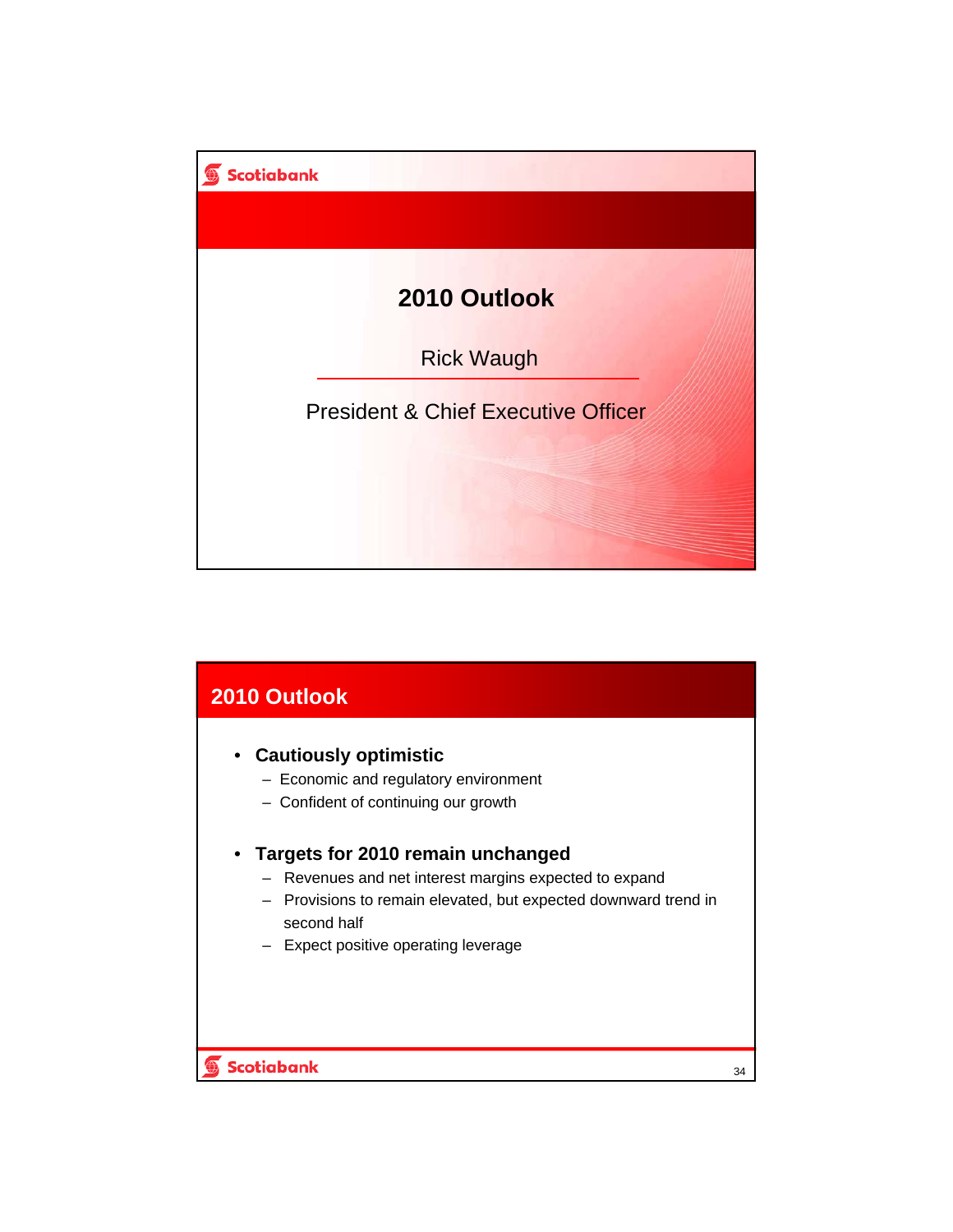| 2010: Targets Remain Unchanged |                           |  |  |  |  |
|--------------------------------|---------------------------|--|--|--|--|
|                                | <b>Target</b>             |  |  |  |  |
| <b>EPS Growth</b>              | 7-12%                     |  |  |  |  |
| <b>ROE</b>                     | 16-20%                    |  |  |  |  |
| <b>Productivity Ratio</b>      | < 58%                     |  |  |  |  |
| Capital                        | Maintain<br>strong ratios |  |  |  |  |
| <b>Scotiabank</b>              | 35                        |  |  |  |  |

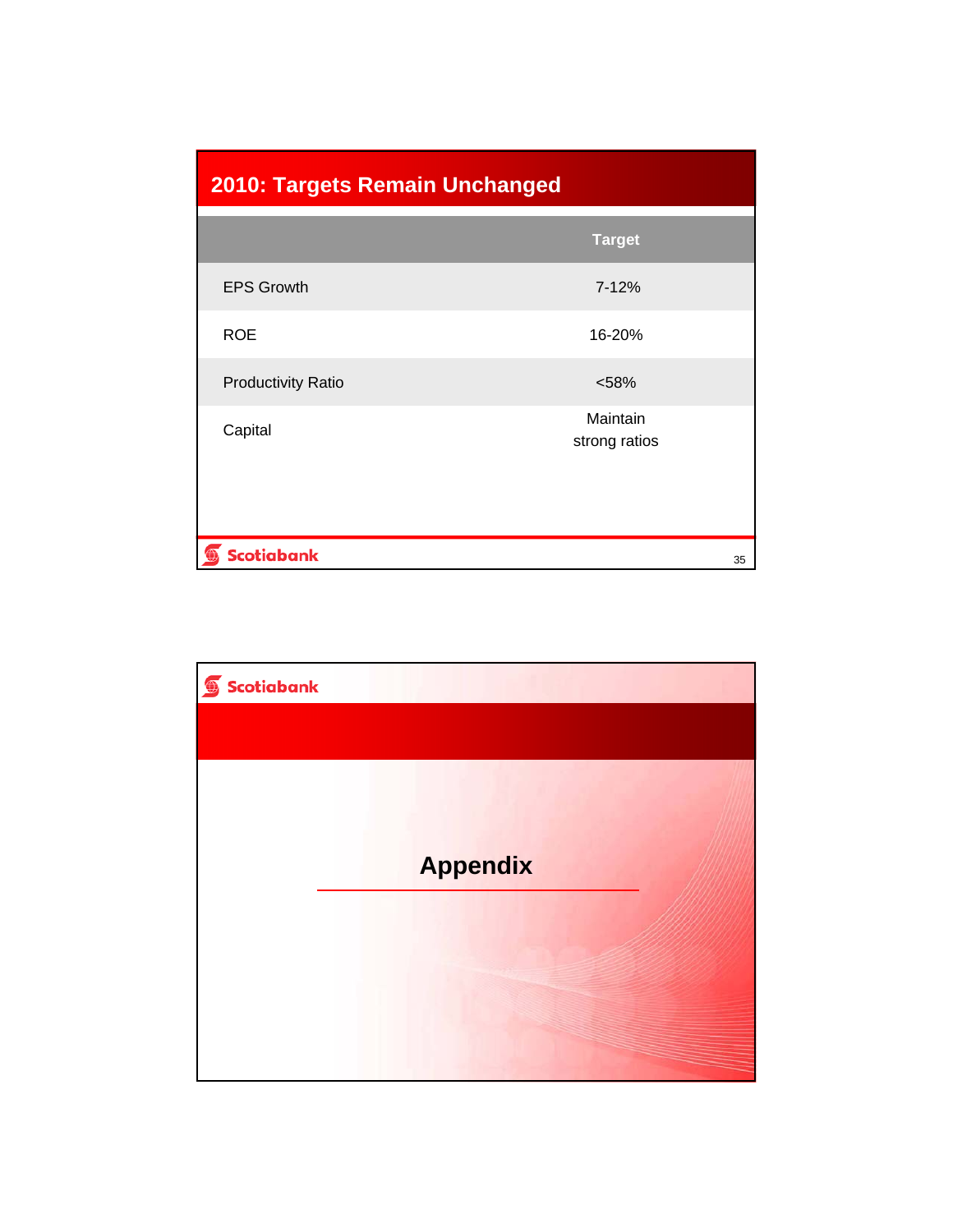## **Contribution From Acquisitions (1)**

**Scotiabank** 

| (\$ millions)                                                                                                                                                                                                                                                                                                                                                                                                                                                 | 2009        | 2008   |
|---------------------------------------------------------------------------------------------------------------------------------------------------------------------------------------------------------------------------------------------------------------------------------------------------------------------------------------------------------------------------------------------------------------------------------------------------------------|-------------|--------|
| Net Interest Income                                                                                                                                                                                                                                                                                                                                                                                                                                           | 629         | 276    |
| Other Income                                                                                                                                                                                                                                                                                                                                                                                                                                                  | 352         | 99     |
| Non-Interest Expenses                                                                                                                                                                                                                                                                                                                                                                                                                                         | (455)       | (202)  |
| Other Items (net)                                                                                                                                                                                                                                                                                                                                                                                                                                             | (210)       | (46)   |
| Net Income                                                                                                                                                                                                                                                                                                                                                                                                                                                    | $316^{(2)}$ | 127    |
| <b>EPS (diluted)</b>                                                                                                                                                                                                                                                                                                                                                                                                                                          | \$0.31      | \$0.13 |
| (1) Includes acquisitions made in 2008 and 2009, excluding funding costs.<br>(2) The following contributed greater than \$10 million to net income during 2009:<br><b>Canada:</b> equity stake in CI Investments, loan portfolio purchased from HSBC, E*TRADE Canada<br>International: Banco del Desarrollo (Chile), additional 20% ownership in Scotiabank Peru, Banco del<br>Trabajo & Profuturo (Peru) & additional 24% ownership in Thanachart (Thailand) |             |        |

37

**Impact of FXQ4/09 vs. Q4/08 2009 vs. 2008** (\$ millions) Net Interest Income (75) 235 Other Income 111 (34) Non-Interest Expenses 59 (55) Net Income (27) 207 **EPS (diluted) (3) cents 20 cents Spot Rate Average Exchange Rate Oct. 31/09 2009 2008 Q4/09 Q4/08 Q3/09** 0.93 0.93 0.88 \$US/\$CAD 0.86 0.97 0.93 0.88 0.91 12.21 Mexican peso/\$CAD 11.59 10.47 12.30 11.53 10.18 2.68 Peruvian new sol/\$CAD 2.62 2.86 2.71 2.66 2.73 490.88 Chilean peso/\$CAD 497.76 490.44 508.6 472.99 518.40 Scotiabank 38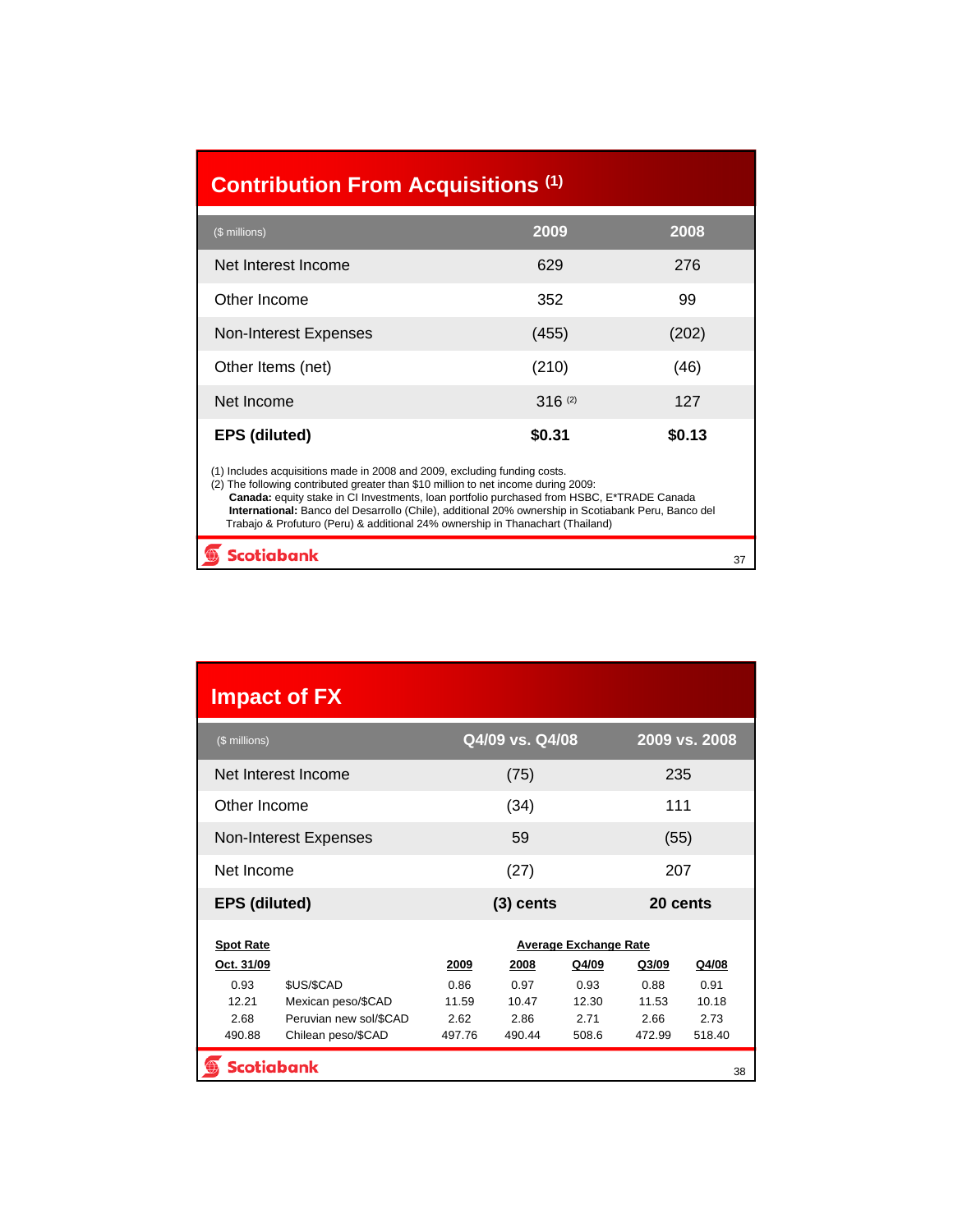

| <b>Canadian Banking: Volume Growth</b>                    |       |                         |       |            |           |  |
|-----------------------------------------------------------|-------|-------------------------|-------|------------|-----------|--|
|                                                           |       | <b>Average Balances</b> |       |            |           |  |
| (\$ billions)                                             | Q4/09 | Q3/09                   | Q4/08 | <b>Y/Y</b> | Q/Q       |  |
| Residential Mortgages (1)                                 | 122.9 | 119.9                   | 115.3 | 6.6%       | 2.5%      |  |
| Personal Loans                                            | 36.9  | 35.8                    | 32.3  | 14.1%      | 3.1%      |  |
| Credit Cards <sup>(2)</sup>                               | 9.3   | 9.2                     | 9.0   | 3.4%       | 0.6%      |  |
| Non-Personal Loans &<br>Acceptances                       | 23.6  | 25.0                    | 27.7  | $(14.7)\%$ | (5.4)%    |  |
| <b>Personal Deposits</b>                                  | 93.5  | 93.8                    | 87.2  | 7.2%       | $(0.3\%)$ |  |
| Non-Personal Deposits                                     | 54.1  | 52.5                    | 45.3  | 19.5%      | 3.0%      |  |
| Wealth Management AUA                                     | 136.8 | 126.8                   | 127.5 | 7.3%       | 7.9%      |  |
| (1) Before securitization<br>(2) Includes ScotiaLine VISA |       |                         |       |            |           |  |
| Scotiabank                                                |       |                         |       |            | 40        |  |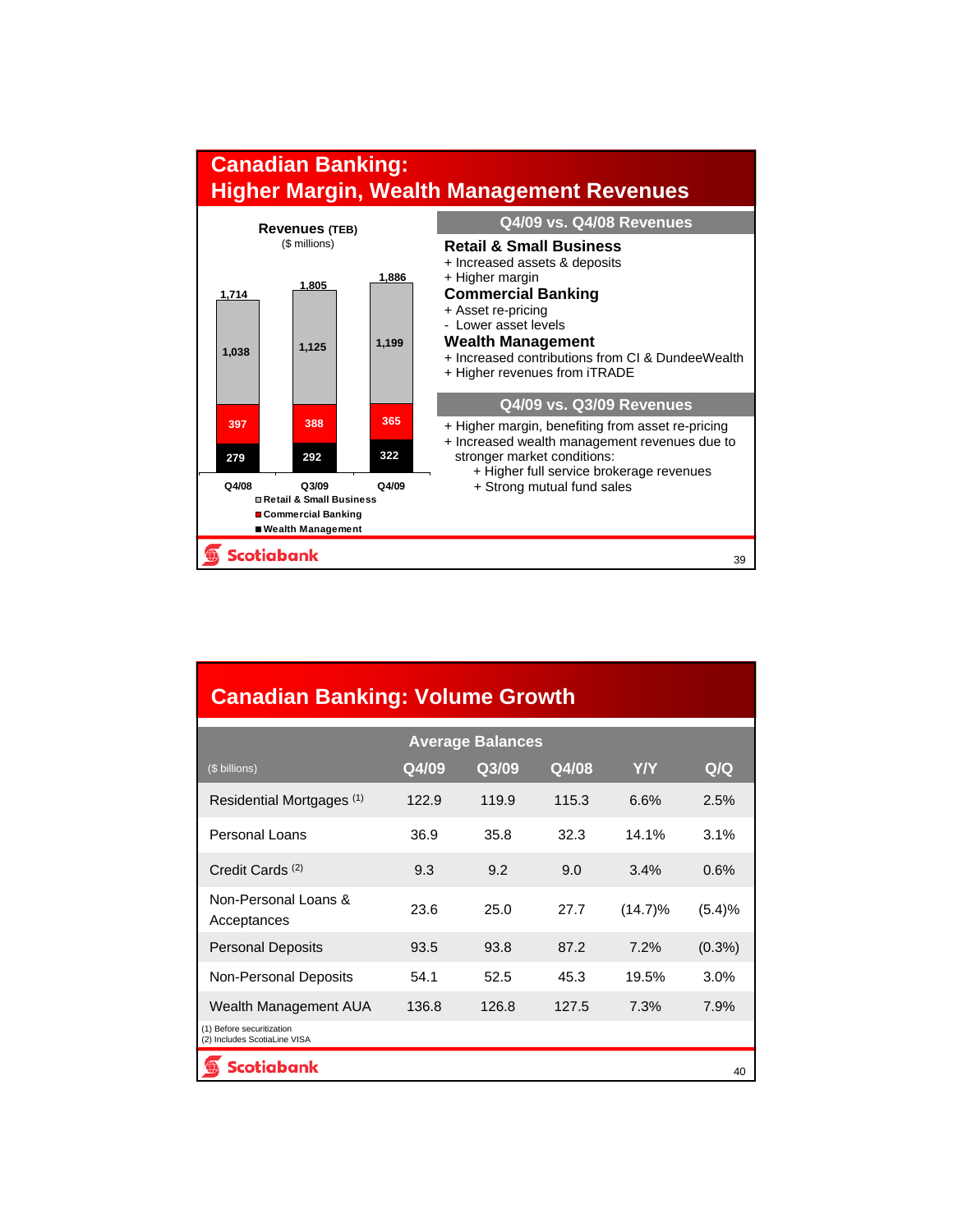| <b>Canadian Banking: Market Share</b>                                                                                                                                                                                                                                                                                                                                                                                                       |       |       |       |       |       |  |  |  |  |
|---------------------------------------------------------------------------------------------------------------------------------------------------------------------------------------------------------------------------------------------------------------------------------------------------------------------------------------------------------------------------------------------------------------------------------------------|-------|-------|-------|-------|-------|--|--|--|--|
| Market Share (%) <sup>1</sup>                                                                                                                                                                                                                                                                                                                                                                                                               | Q4/08 | Q1/09 | Q2/09 | Q3/09 | Q4/09 |  |  |  |  |
| Total Personal Lending                                                                                                                                                                                                                                                                                                                                                                                                                      | 17.89 | 17.84 | 17.94 | 17.85 | 17.90 |  |  |  |  |
| <b>Total Personal Deposits</b>                                                                                                                                                                                                                                                                                                                                                                                                              | 11.16 | 11.25 | 11.26 | 11.12 | 10.91 |  |  |  |  |
| <b>Mutual Funds</b>                                                                                                                                                                                                                                                                                                                                                                                                                         | 7.59  | 7.61  | 7.63  | 7.93  | 8.35  |  |  |  |  |
| (1) Market share statistics are issued on a one-month lag basis. (Q4 09: September 2009)<br>Total Personal Lending market share is based on a comparison with the big six banks.<br>Total Personal Deposits market share is based on a comparison with the total industry.<br>Mutual Funds market share is based on a comparison with total banks.<br>Sources: Mutual Funds - IFIC; Personal Lending and Personal Deposits - Bank of Canada |       |       |       |       |       |  |  |  |  |
| Scotiabank                                                                                                                                                                                                                                                                                                                                                                                                                                  |       |       | 41    |       |       |  |  |  |  |

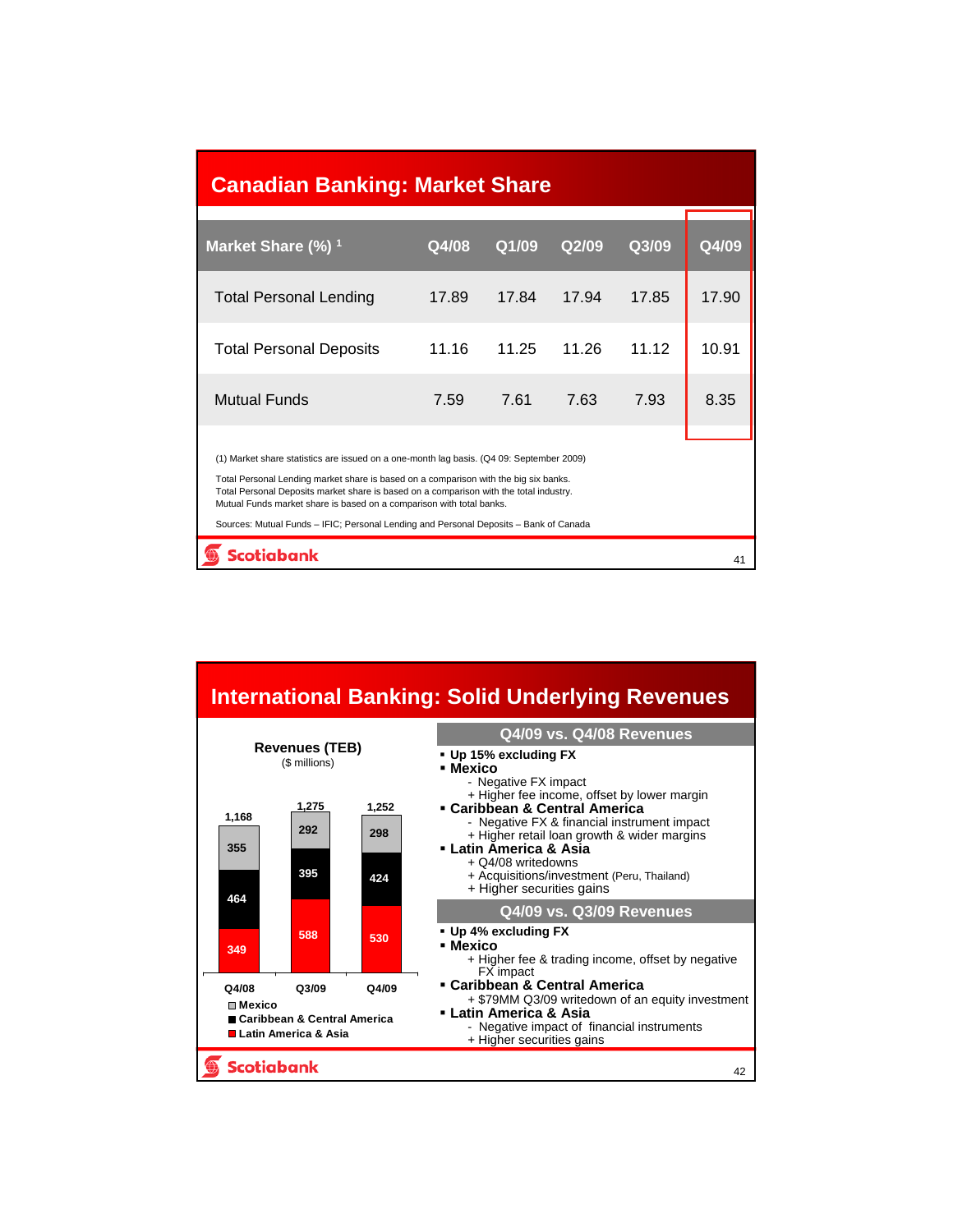

| <b>Economic Outlook in Key Markets</b>               |       |       |       |              |  |  |  |
|------------------------------------------------------|-------|-------|-------|--------------|--|--|--|
| <b>Real GDP (Annual % Change)</b>                    |       |       |       |              |  |  |  |
| 2010E<br>2009F<br>2000-07 Avg.<br>2008               |       |       |       |              |  |  |  |
| Mexico                                               | 3.4   | (6.8) | 1.3   | 2.9          |  |  |  |
| Peru                                                 | 4.2   | 1.4   | 9.8   | 5.1          |  |  |  |
| Chile                                                | 5.0   | (1.5) | 3.2   | 4.4          |  |  |  |
| Jamaica                                              | 0.0   | (4.0) | (1.0) | 1.5          |  |  |  |
| Trinidad & Tobago                                    | 3.0   | (0.7) | 3.5   | 8.2          |  |  |  |
| Costa Rica                                           | 1.8   | (1.5) | 2.9   | 4.7          |  |  |  |
| Dominican Republic                                   | 2.0   | 0.5   | 4.8   | 5.4          |  |  |  |
| Thailand                                             | 4.0   | (3.5) | 2.9   | 4.9          |  |  |  |
|                                                      | 2010E | 2009F | 2008  | 2000-07 Avg. |  |  |  |
| Canada                                               | 2.7   | (2.4) | 0.4   | 2.9          |  |  |  |
| U.S.<br>Source: Scotia Economics, as of December 7th | 3.1   | (2.5) | 0.4   | 2.6          |  |  |  |
| <b>Scotiabank</b><br>44                              |       |       |       |              |  |  |  |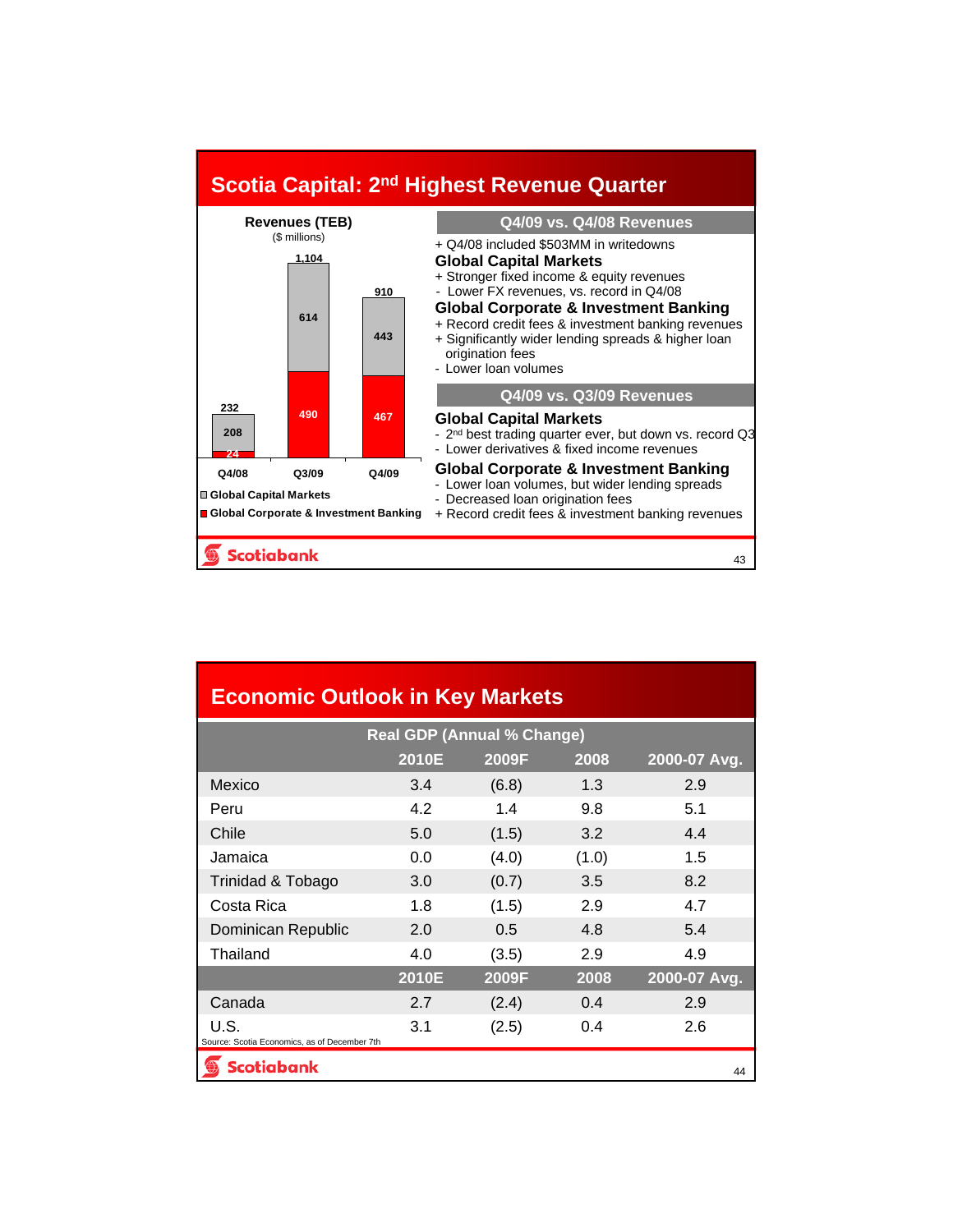|  | <b>Unrealized Securities Gains</b> |  |
|--|------------------------------------|--|
|  |                                    |  |
|  |                                    |  |

| (\$ millions)                                                       | Q4/09 | Q3/09 |
|---------------------------------------------------------------------|-------|-------|
| <b>Emerging Market Debt</b>                                         | 502   | 470   |
| <b>Other Debt</b>                                                   | 470   | 450   |
| Equities                                                            | 41    | (25)  |
|                                                                     | 1,013 | 895   |
| Net Fair Value of Derivative Instruments<br>and Other Hedge Amounts | (185) | (162) |
| Total                                                               | 828   | 733   |
|                                                                     |       |       |
| <b>Scotiabank</b>                                                   |       | 45    |

| <b>Trend in PCL Ratios</b>                 |        |        |        |       |       |    |
|--------------------------------------------|--------|--------|--------|-------|-------|----|
| (Specific PCL as % average of loans & BAs) | Q4/08  | Q1/09  | Q2/09  | Q3/09 | Q4/09 |    |
| <b>Canadian Banking</b>                    |        |        |        |       |       |    |
| Retail                                     | 0.20   | 0.30   | 0.32   | 0.33  | 0.37  |    |
| Commercial                                 | 0.42   | 0.50   | 0.83   | 0.52  | 0.55  |    |
| Total                                      | 0.23   | 0.33   | 0.39   | 0.36  | 0.40  |    |
| <b>International Banking</b>               |        |        |        |       |       |    |
| Retail                                     | 2.01   | 2.26   | 2.17   | 2.59  | 2.30  |    |
| Commercial                                 | (0.15) | (0.12) | (0.09) | 0.32  | 0.48  |    |
| Total                                      | 0.59   | 0.68   | 0.69   | 1.13  | 1.13  |    |
| <b>Scotia Capital</b>                      |        |        |        |       |       |    |
| Corporate Banking                          | 0.10   | 0.07   | 0.80   | 1.01  | 0.65  |    |
| All Bank                                   | 0.29   | 0.36   | 0.54   | 0.64  | 0.63  |    |
| <b>Scotiabank</b>                          |        |        |        |       |       | 46 |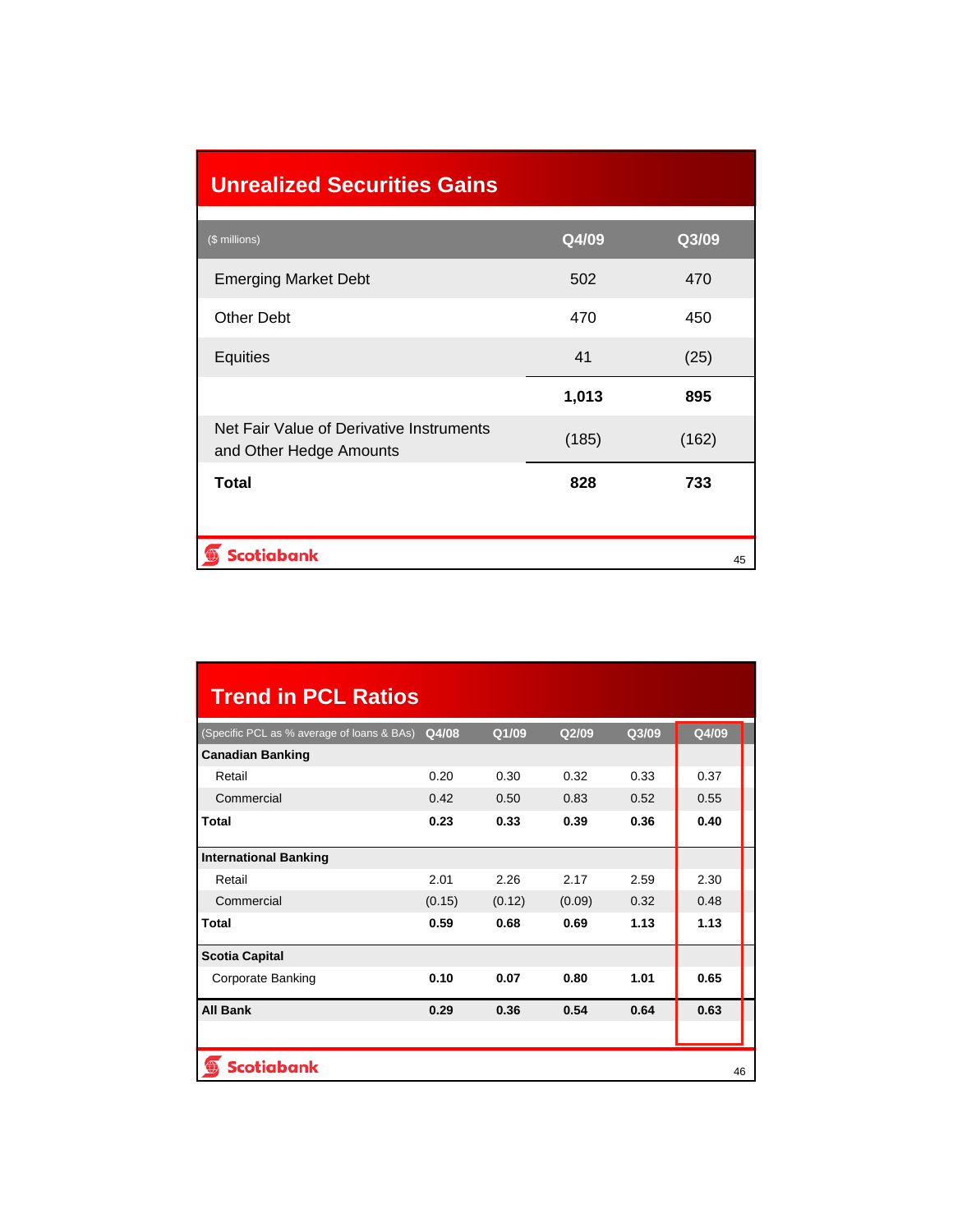|  | <b>Gross Impaired Loan Formations</b> |
|--|---------------------------------------|
|  |                                       |

| (\$ millions)                | Q4/09 | Q3/09 |                                                                             |
|------------------------------|-------|-------|-----------------------------------------------------------------------------|
| <b>Canadian P&amp;C</b>      |       |       | <b>Canadian Retail: higher formations in</b>                                |
| Retail                       | 439   | 409   | residential mortgages & credit cards                                        |
| Commercial                   | 74    | 91    | <b>Canadian Commercial: classification of</b>                               |
|                              | 513   | 500   | several small accounts                                                      |
| <b>International P&amp;C</b> |       |       | <b>International Retail:</b> higher formations in                           |
| Retail                       | 254   | 276   | Caribbean; lower formations in Mexico,                                      |
| Commercial                   | 90    | 278   | Peru & Chile                                                                |
|                              | 344   | 554   | <b>International Commercial: lower</b><br>formations across all geographies |
| <b>Scotia Capital</b>        |       |       |                                                                             |
| Canada                       |       | 75    | Scotia Capital: classification of a number                                  |
| U.S. & Europe                | 218   | 130   | of accounts in U.S.                                                         |
|                              | 218   | 205   |                                                                             |
| Total                        | 1,075 | 1,259 |                                                                             |
| Scotiabank                   |       |       |                                                                             |

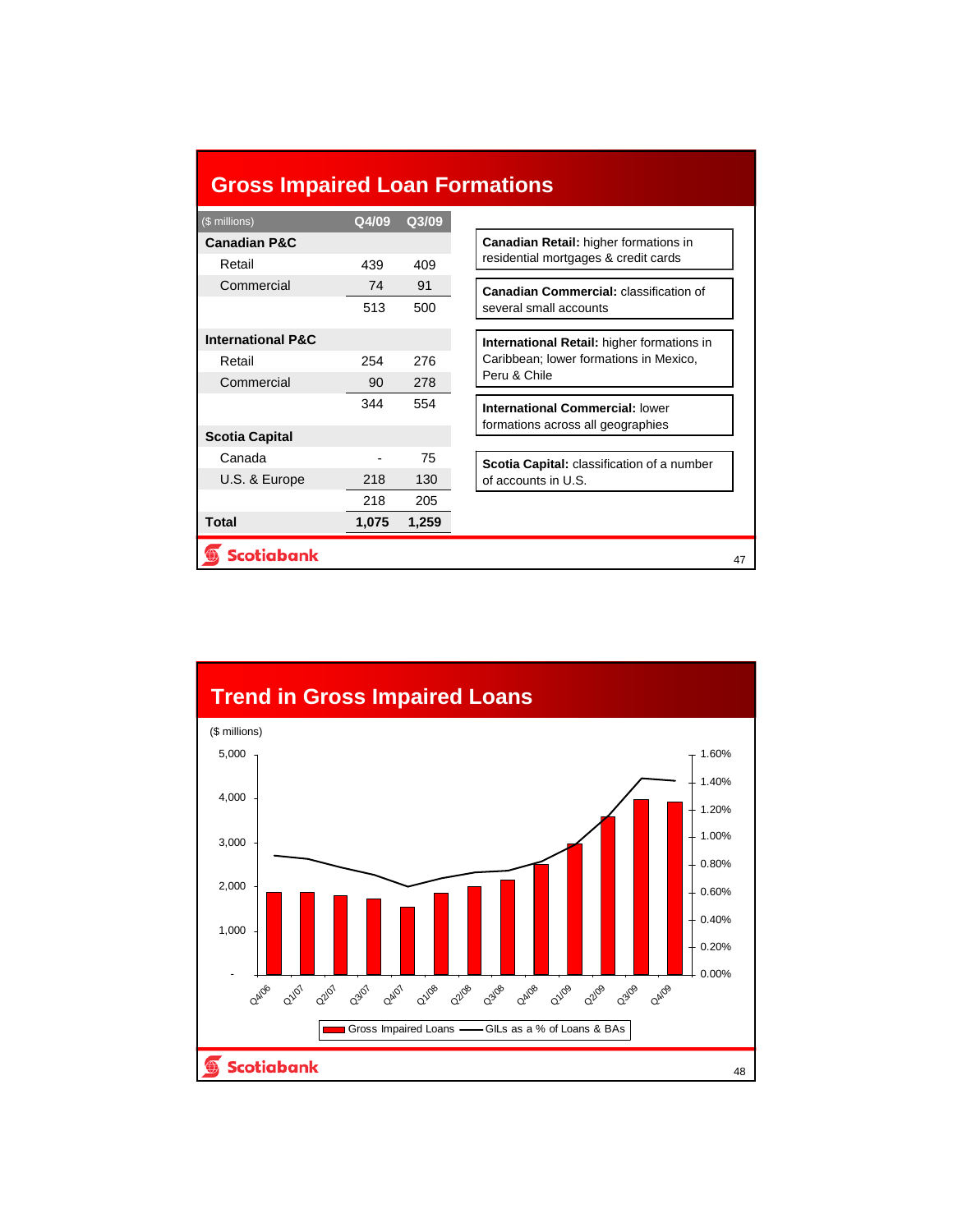

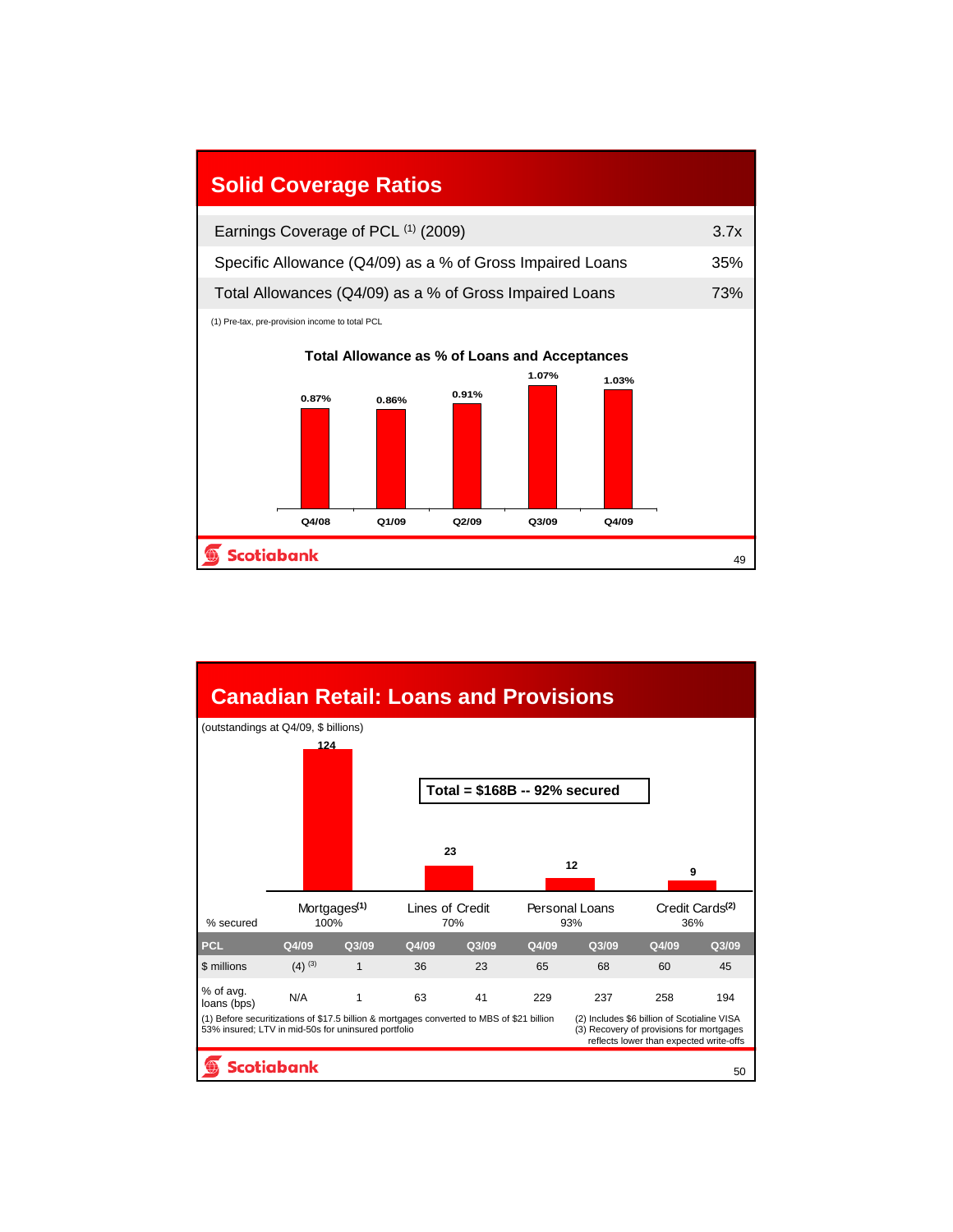

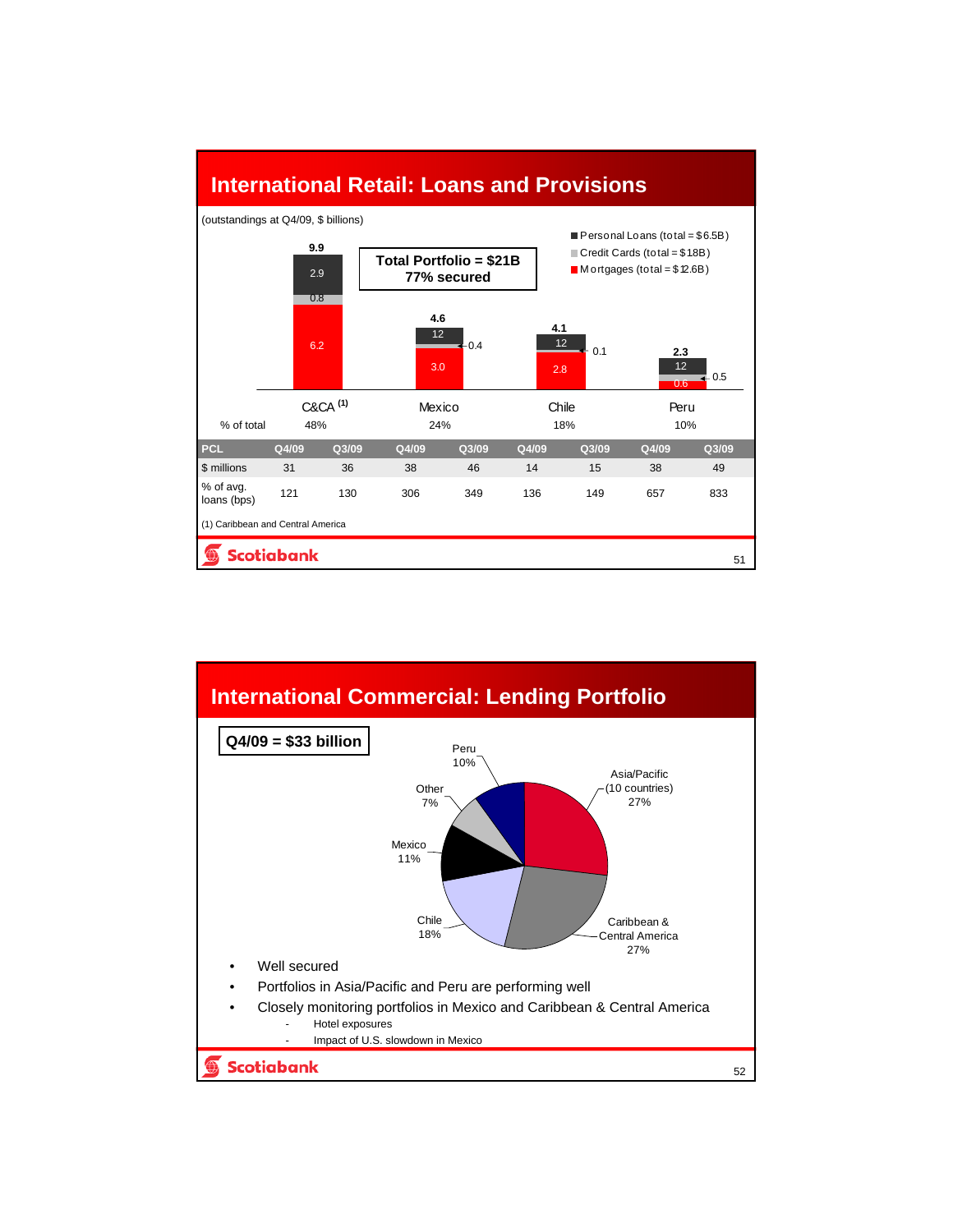